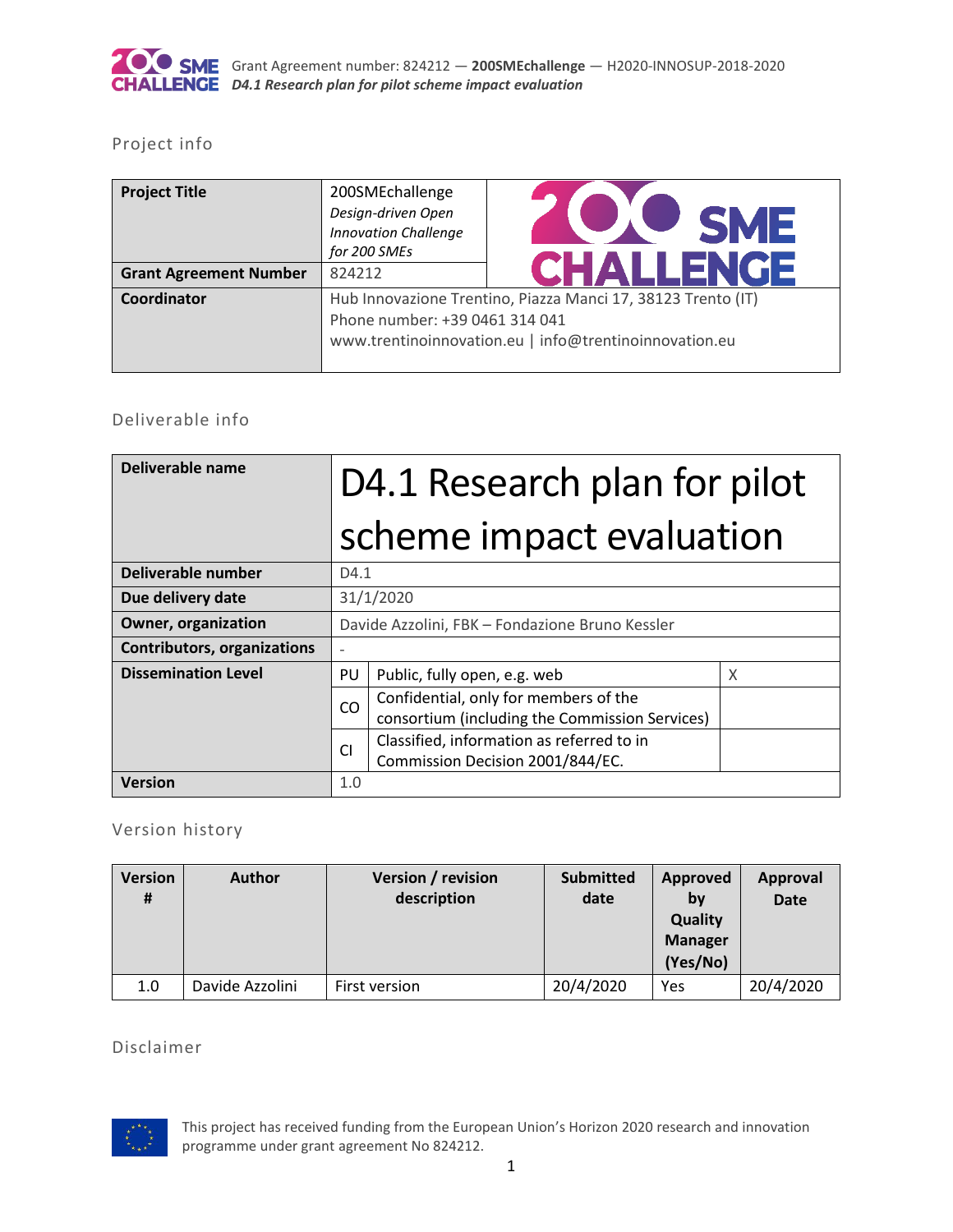

The information in this document is provided as is and no guarantee or warranty is given that the information is fit for any particular purpose. The user thereof uses the information at its sole risk and liability.

The content of this report reflects only the authors' view. The *Executive Agency for Small and Mediumsized Enterprises (EASME) and the European Commission* are not responsible for any use that may be made of the information it contains.

#### Statement of Originality

This deliverable contains original unpublished work except where clearly indicated otherwise. Acknowledgement of previously published material and of the work of others has been made through appropriate citation, quotation or both.

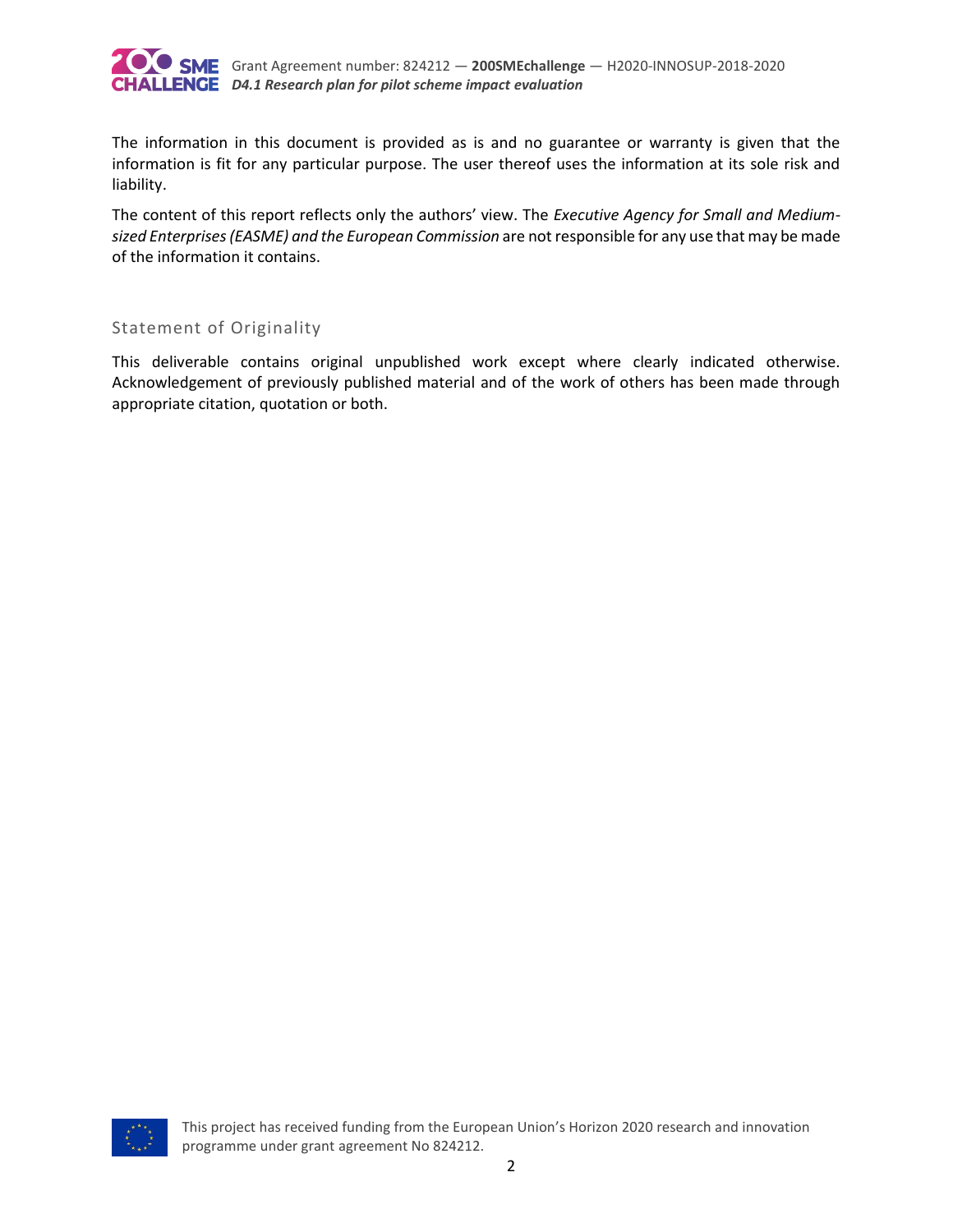

## Contents

| $\mathbf{1}$   |  |
|----------------|--|
| $\overline{2}$ |  |
| 3              |  |
| 4              |  |
| 5              |  |
| 6              |  |
| 7              |  |
| 8              |  |
| 9              |  |
| 10             |  |
| 11             |  |
| 12             |  |
| 13             |  |
|                |  |

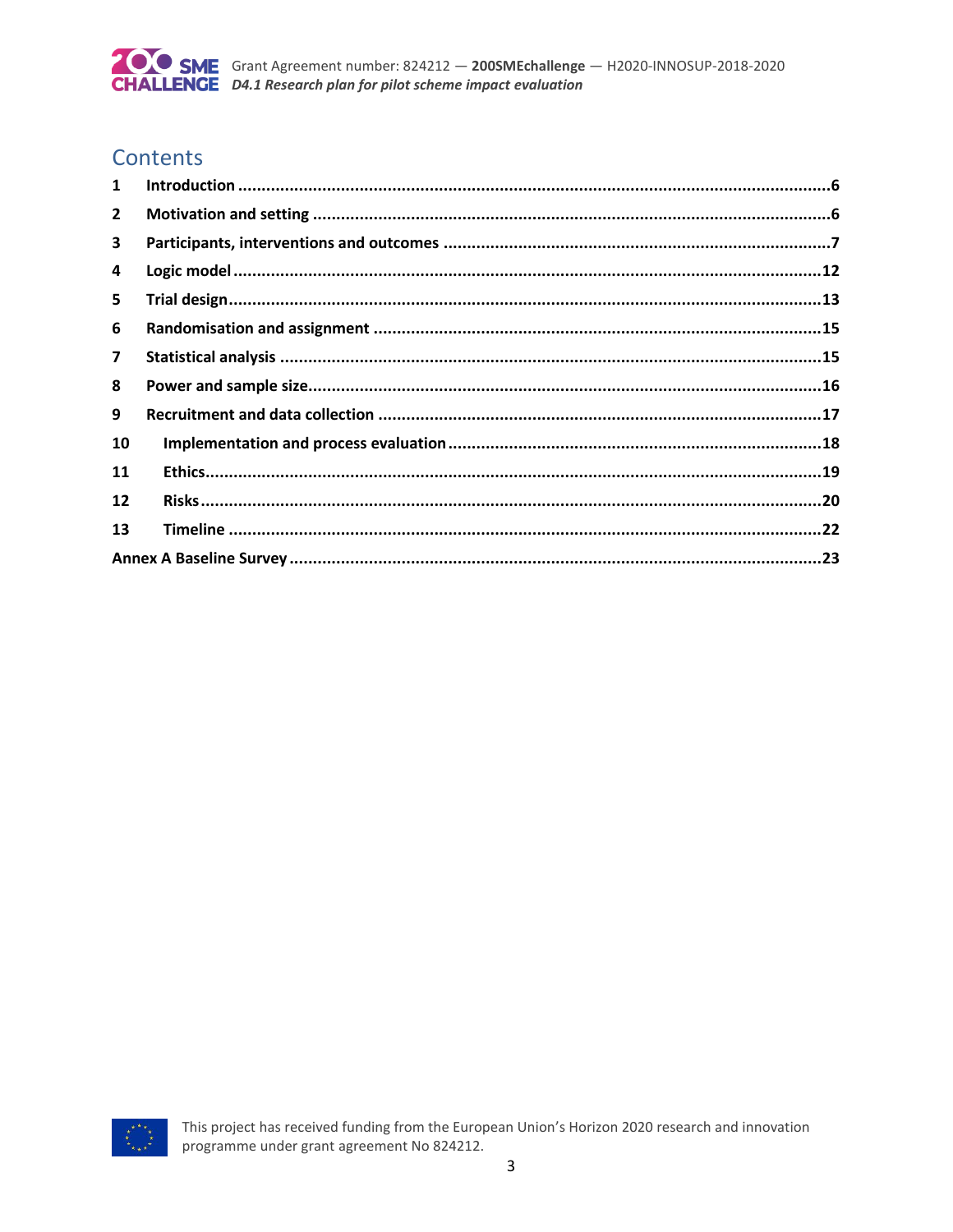

#### Executive summary

The 200SMEChallenge project consists in the experimental validation of an innovative scheme to support innovation in SMEs Public innovation agencies in seven European regions. The piloted support initiative has the format of an Innovation Challenge (a.k.a. innovation prize or contest). In particular, the proposed Challenge aims at impacting on SMEs awareness of the benefits of adopting design thinking and usercentred design validated practices (e.g. the Design Sprint) to the extent of validate market fit and technology requirements during the early stages of a new product development process.

By following a template provided by EASME contractor IGL – Innovation Growth Lab [\(https://www.innovationgrowthlab.org/\)](https://www.innovationgrowthlab.org/), this deliverable describes the methodology of the "200SMEchallenge" Randomized Controlled Trial (RCT) study. It first describes the setting and motivation of the trial. Then it provides a detailed description of the target population, the selection of participating companies and the tested intervention. The experimental protocol will then describe the logic behind the tested intervention, the trial design, the randomization procedure and the data analysis plan. Also, the deliverable provides an overview of the monitoring activities and a risk assessment and contingency plan.

Due to the ongoing Covid-19, the timeline of the RCT included in this deliverable may be subject to delays. However, the overall research design will not be subjected to changes.

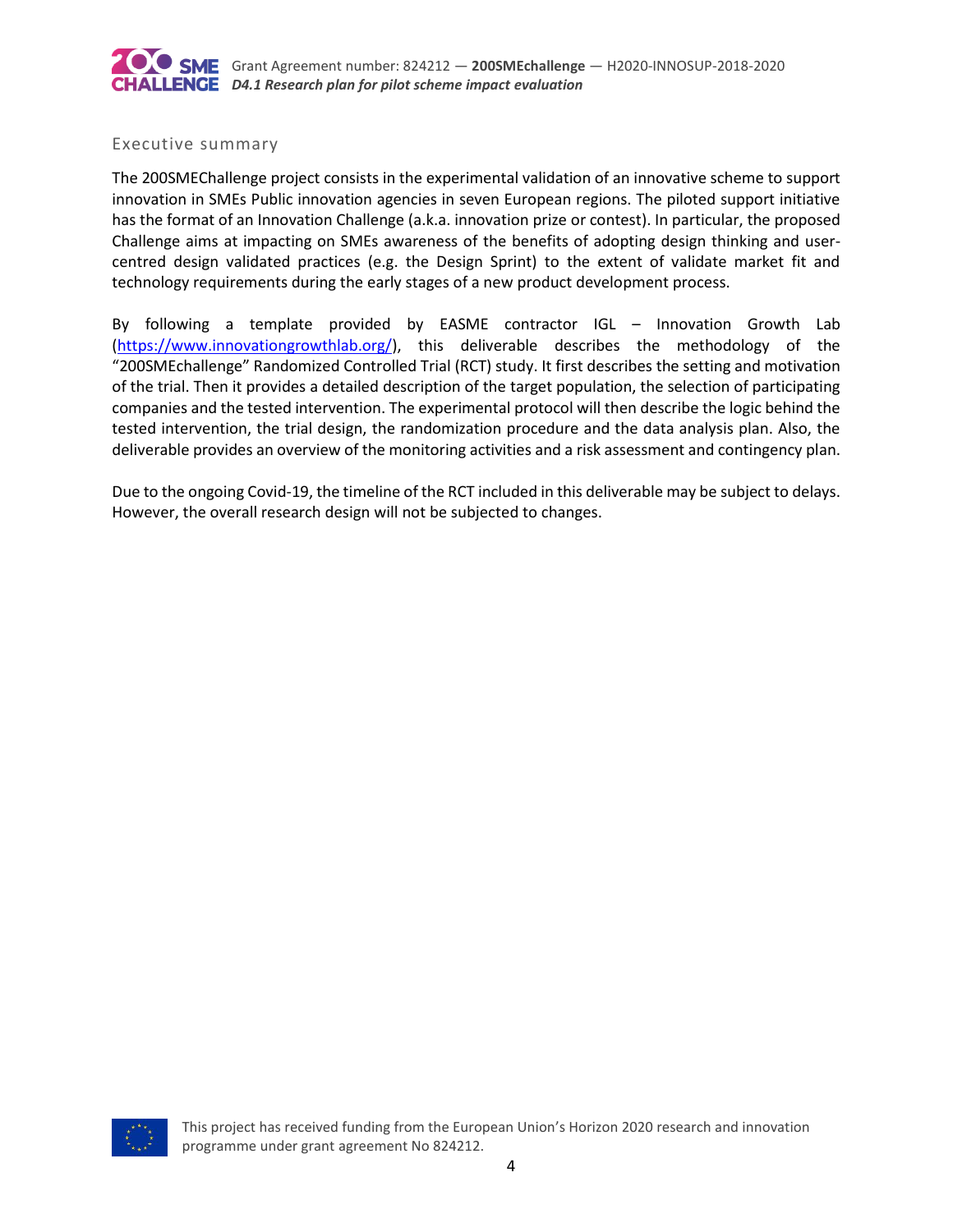

### List of figures

#### List of tables

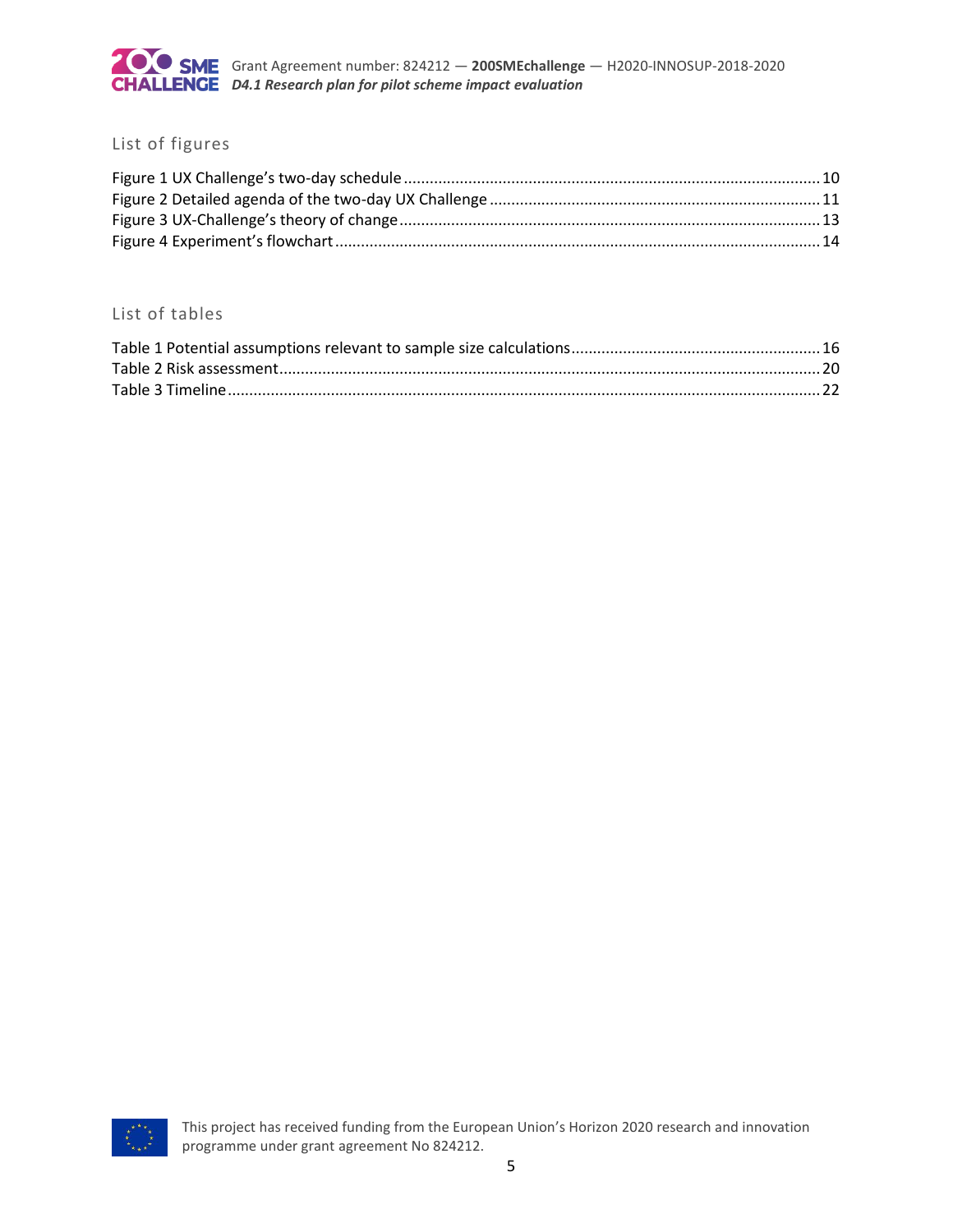

# <span id="page-5-0"></span>**1 Introduction**

| 1.1 Complete project title               | 200SMEchallenge: Design-driven Open Innovation Challenge for 200<br><b>SMEs</b>                                                                    |
|------------------------------------------|----------------------------------------------------------------------------------------------------------------------------------------------------|
| 1.2 Trial registration                   | The trial will be pre-registered at the American Economic<br>Association's registry for randomized controlled trials (AER).                        |
| 1.3 Protocol version                     | 16.04.2020, v.1                                                                                                                                    |
| 1.4 Roles and<br><b>Responsibilities</b> | <b>FBK-IRVAPP (Fondazione Bruno Kessler): Evaluation design and data</b><br>analysis<br>HIT - Hub Innovazione Trentino: project coordinator        |
|                                          | Seven regional innovation agencies: act as "National Coordinators"<br>of the project and are in charge of field operation in their own<br>regions. |
|                                          | See the full list of the members of the consortium here:<br>https://www.200smechallenge.eu/consortium/                                             |

# <span id="page-5-1"></span>**2 Motivation and setting**

| eXperience Challenge). | 2.1 Rationale | Pursuing optimal design and user experience of digital products is<br>key for companies that seek to stay competitive in the market. User-<br>centered design techniques inspired by design thinking, such as the<br>"Design Sprint", have the potential of substantially improving the<br>quality of digital products design. Yet, many SMEs are not aware of<br>the added value of these techniques and are not equipped to adopt<br>them. 200SMEchallenge project aims at providing evidence about<br>the feasibility for innovation agencies of activating and making<br>available to a set of European SMEs a 2-day Design Sprint initiative<br>coming in the format of an innovation contest. The initiative is<br>intended to impact on companies' awareness about benefits of user-<br>centered design. We called this initiative: "UX Challenge" (User |
|------------------------|---------------|-----------------------------------------------------------------------------------------------------------------------------------------------------------------------------------------------------------------------------------------------------------------------------------------------------------------------------------------------------------------------------------------------------------------------------------------------------------------------------------------------------------------------------------------------------------------------------------------------------------------------------------------------------------------------------------------------------------------------------------------------------------------------------------------------------------------------------------------------------------------|
|------------------------|---------------|-----------------------------------------------------------------------------------------------------------------------------------------------------------------------------------------------------------------------------------------------------------------------------------------------------------------------------------------------------------------------------------------------------------------------------------------------------------------------------------------------------------------------------------------------------------------------------------------------------------------------------------------------------------------------------------------------------------------------------------------------------------------------------------------------------------------------------------------------------------------|

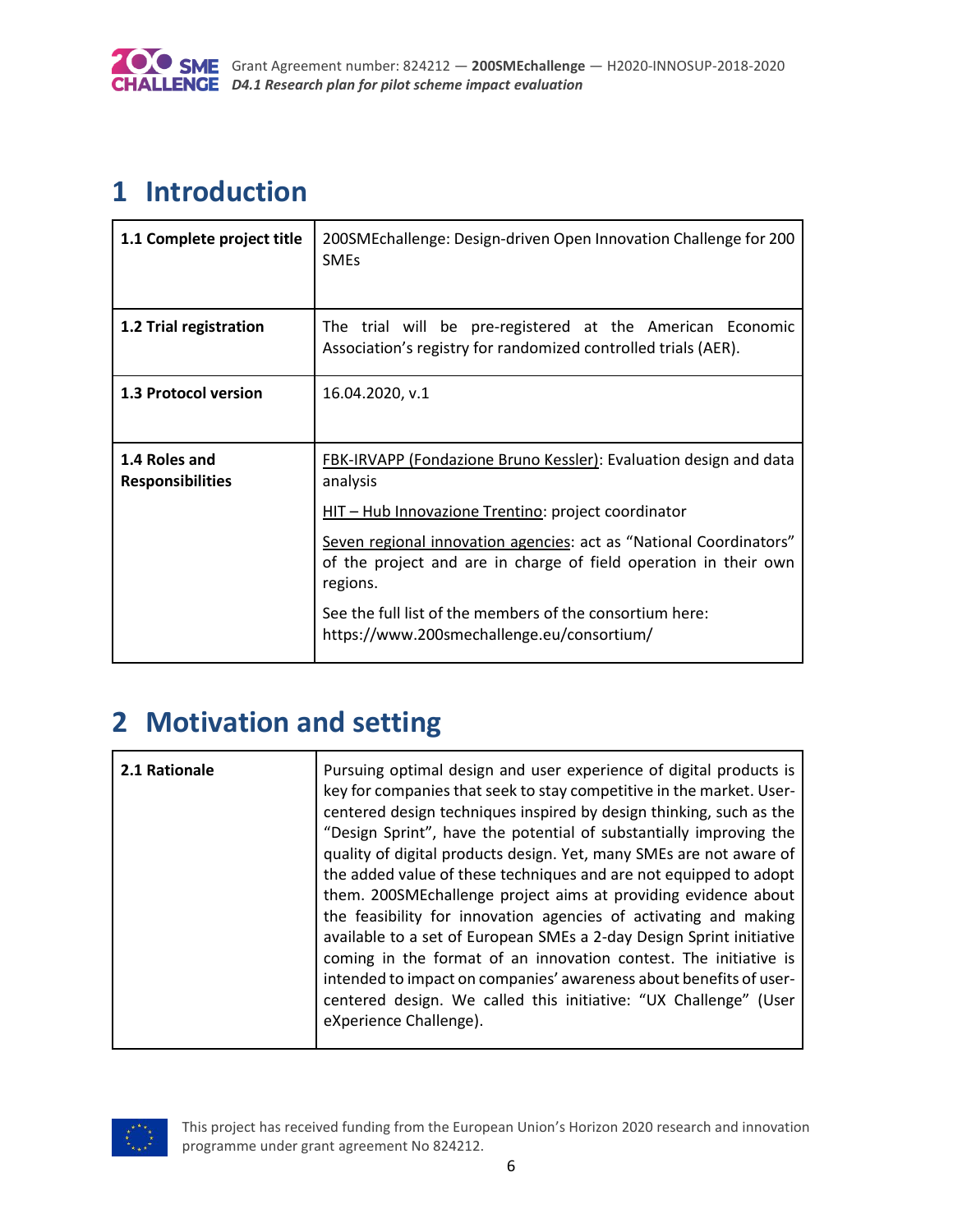

Ĭ.

 $\blacksquare$ 

| 2.2 Main Research<br>Question | For SMEs who operate in the digital industry sector or other SMEs<br>who develops products bearing digital interfaces (the population),<br>does participating in the UX Challenge (the intervention), rather than<br>not participating (the control), enhance knowledge, awareness and<br>intention to adopt the innovative approaches in the design of digital<br>products (the outcome)? |
|-------------------------------|--------------------------------------------------------------------------------------------------------------------------------------------------------------------------------------------------------------------------------------------------------------------------------------------------------------------------------------------------------------------------------------------|
| 2.3 Setting                   | The study will be conducted in Fall 2020 in seven EU regions:<br>Trentino (Italy), Karlsruhe (Germany), Oulu (Finland), Vilnius<br>(Lithuania), Castellon (Spain) Tallinn (Estonia), Copenhagen<br>(Denmark).                                                                                                                                                                              |

# <span id="page-6-0"></span>**3 Participants, interventions and outcomes**

| 3.1 Participants | SMEs will be outreached in the seven EU regions exploiting different<br>media channels and will be invited to respond to a public call for<br>selection<br>(see:<br>https://www.trentinoinnovation.eu/wp-<br>content/uploads/2020/03/UX-Challenge_call-<br>COMPANIES 2020 draft.pdf).                                                                                                   |
|------------------|-----------------------------------------------------------------------------------------------------------------------------------------------------------------------------------------------------------------------------------------------------------------------------------------------------------------------------------------------------------------------------------------|
|                  | Among all applicants, participants will be identified in three steps:<br>Eligibility check<br>1)<br>2) Suitability check                                                                                                                                                                                                                                                                |
|                  | 3) Targeting (in case of oversubscription)                                                                                                                                                                                                                                                                                                                                              |
|                  | These three steps will be carried out independently within each<br>country but adopting the same approach.                                                                                                                                                                                                                                                                              |
|                  | Step 1 - Identification of eligible applicants<br>Must be an SME:                                                                                                                                                                                                                                                                                                                       |
|                  | Employees: < 250 [AND]<br>$\circ$<br>Turnover: having a 2019 turnover <= 50 M $\epsilon$ [OR]<br>$\circ$<br>Balance sheet total <= 43 M $\epsilon$                                                                                                                                                                                                                                      |
|                  | Must complete "Company Application" entirely<br>Send "UX Challenge Application Form" by (by a date to<br>$\circ$<br>be defined, tentatively 31 <sup>st</sup> November 2020) to the<br>specified email address (will be slightly different<br>between partners);<br>Complete online "Baseline Survey" (see Annex A),<br>$\circ$<br>which can be accessed via a hyperlink included in the |
|                  | UX Challenge Application Form.<br>Apply within the set deadline                                                                                                                                                                                                                                                                                                                         |

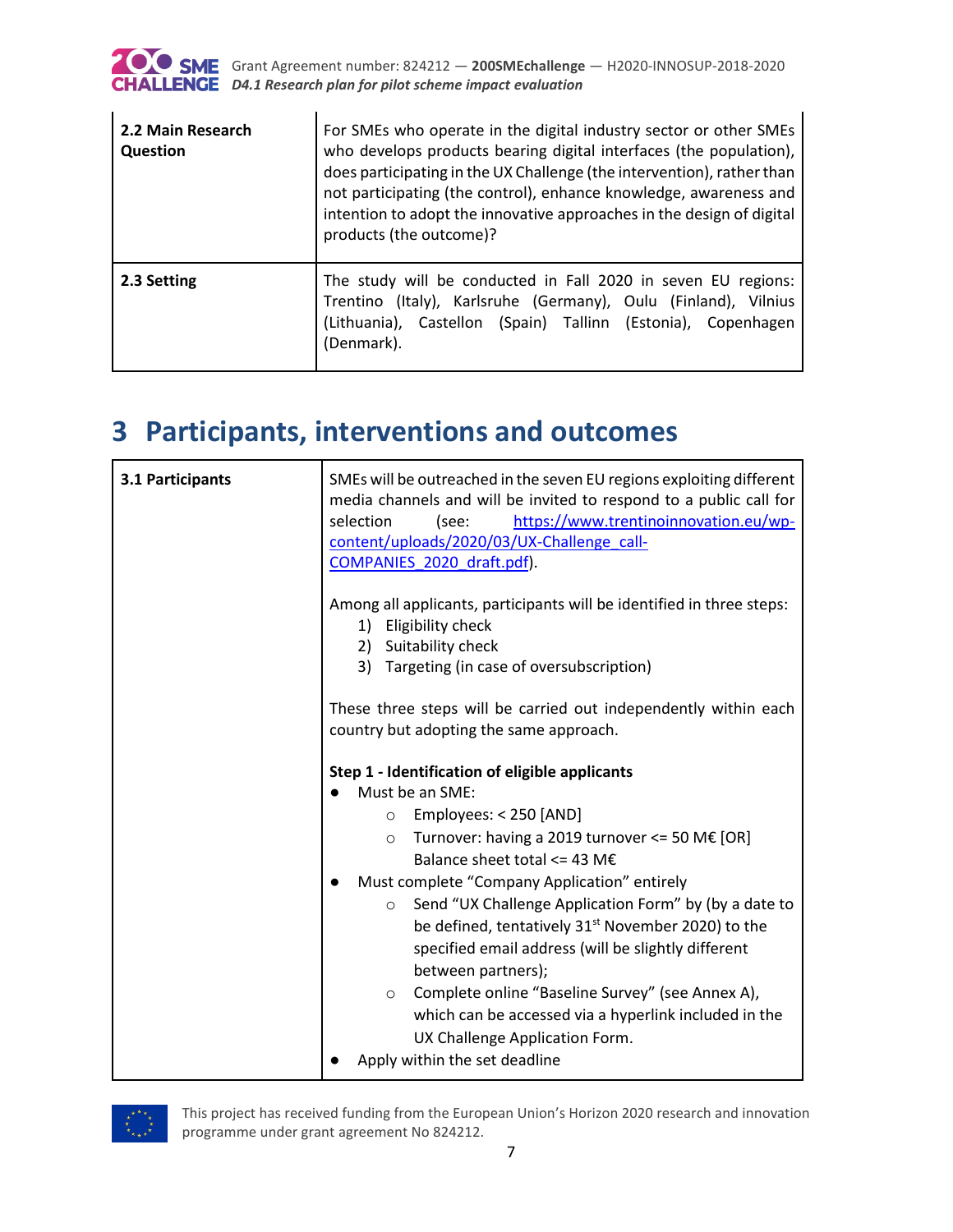

| An SMEs can send as many applications as many products it<br>intends to bring to the UX challenge, but can participate with only<br>one product.                                                                                                                                                                                                                                                                                                                                                                                                                                                                                                                                                                                                                                                                                                                                                                                                                                                                                                                                                                                                                                                                                                                                                                                                                                                                                                                                                                                                                                                  |
|---------------------------------------------------------------------------------------------------------------------------------------------------------------------------------------------------------------------------------------------------------------------------------------------------------------------------------------------------------------------------------------------------------------------------------------------------------------------------------------------------------------------------------------------------------------------------------------------------------------------------------------------------------------------------------------------------------------------------------------------------------------------------------------------------------------------------------------------------------------------------------------------------------------------------------------------------------------------------------------------------------------------------------------------------------------------------------------------------------------------------------------------------------------------------------------------------------------------------------------------------------------------------------------------------------------------------------------------------------------------------------------------------------------------------------------------------------------------------------------------------------------------------------------------------------------------------------------------------|
| Step 2 - Product "suitability" assessment<br>There is no restriction to industry sector but applications will be<br>assessed on the basis of a number of criteria about the suitability<br>of the products:<br>EASE OF USE. Products that can be learned and used by the<br>end user without the need for specific training,<br>documentation, or previous experience (score: 1-5)<br>GENERIC USERS. Products directed to end users that do not<br>present characteristics that might make it difficult or<br>impossible to involve such users in the Challenge as Testers<br>(for example, users affected by serious illness or disability<br>(score: 1-5)<br>INTERACTIVE. Relevance of digital interaction in overall user<br>$\bullet$<br>experience of the product (score: 1-5)<br>INNOVATIVE. Innovativeness of the Product's value<br>$\bullet$<br>proposition (score: 1-5)<br>CHALLENGE. Presence and clarity of motivations and<br>$\bullet$<br>expectations that caused the company to apply to the<br>Challenge (score: 1-5).<br>The applications with the highest scores will be the ones selected.<br>Targeted companies must design and or develop products or<br>services having a digital interactive user interface. These could be<br>mobile apps, software, of other types of digital interfaces (e.g.<br>touch screens) to command industrial machineries. Therefore, not<br>only software house or design firms are targeted, but also<br>manufacturing companies. However, it is crucial to target the<br>company that actually designs and develops the interface: it might |
| be a design firm or a software company acting as a supplier to the<br>manufacturing company (or the manufacturing companies itself, in<br>certain cases). In synthesis (exemplificatory list):<br>1. ICT Company: developing app, software, possibly websites<br>(in case they're very interactive and allow users to achieve<br>a goal, e.g. marketplaces).                                                                                                                                                                                                                                                                                                                                                                                                                                                                                                                                                                                                                                                                                                                                                                                                                                                                                                                                                                                                                                                                                                                                                                                                                                      |
| Machinery manufacturing companies: often also design /<br>2.<br>develops digital human-machine interfaces needed to<br>command the machinery. These are normally badly<br>designed and cater for errors and poor learnability.                                                                                                                                                                                                                                                                                                                                                                                                                                                                                                                                                                                                                                                                                                                                                                                                                                                                                                                                                                                                                                                                                                                                                                                                                                                                                                                                                                    |

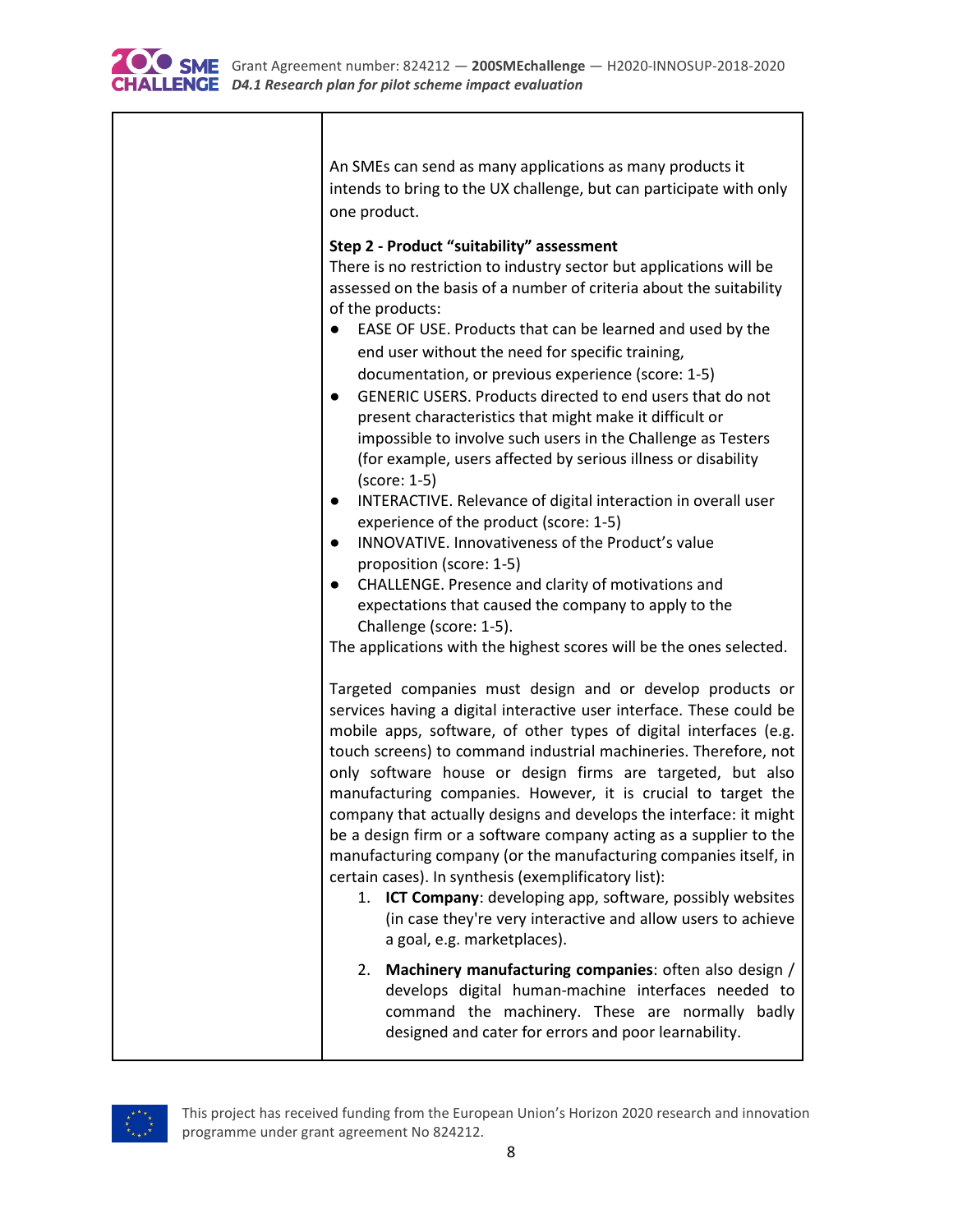

|                          | 3. White goods designers and manufacturers: dishwashers,<br>stoves, ovens, washing machines: now they have digital<br>interfaces, and some have a not very good interaction<br>design.<br>4. Digital consumer products: whatever product having<br>digital interfaces: from e-bikes to home appliances: e.g.<br>thermostats.<br>5. Automotive sector: everything is getting digital, and self-<br>driving cars will provide a lot of entertainment. Some care<br>infotainments are not as nice as they could be.                                                                                                                                                                                                                                                                                                                                                                                                                                                                                                                                                                                                                                                                                                                                           |
|--------------------------|------------------------------------------------------------------------------------------------------------------------------------------------------------------------------------------------------------------------------------------------------------------------------------------------------------------------------------------------------------------------------------------------------------------------------------------------------------------------------------------------------------------------------------------------------------------------------------------------------------------------------------------------------------------------------------------------------------------------------------------------------------------------------------------------------------------------------------------------------------------------------------------------------------------------------------------------------------------------------------------------------------------------------------------------------------------------------------------------------------------------------------------------------------------------------------------------------------------------------------------------------------|
|                          | Step 3 - Selection of applicants (targeting)<br>Should the program be oversubscribed (i.e., more applications than<br>the ones planned, i.e. 200), a targeting approach (meant to give<br>higher priority to SMEs that could benefit more from the program)<br>will be implemented: the plan is to use "past experience in design<br>thinking or user-centered design" (coming from the Baseline<br>Survey, see Annex A) to assign priority of inclusion to the SMEs with<br>less experience in design approaches.                                                                                                                                                                                                                                                                                                                                                                                                                                                                                                                                                                                                                                                                                                                                         |
| <b>3.2 Interventions</b> | <b>Actors</b><br>Companies: see section 3.1<br>Solvers: - are university students (including Ph.D. students)<br>and young professionals (recently graduated students, e.g.<br>up to 18 months from graduation) mainly with a<br>background in UX design, interaction design and human-<br>computer interaction (computer scientists, designers<br>sociologists, psychologists, economists). Solvers are<br>organized in teams, and each team is mentored by at least<br>one senior mentor (a UX design professional).<br>Mentors: are UX design professionals that will support<br>teams in the execution of the UX Challenge. They may be<br>either freelancers or affiliated with a design firm, or even<br>a software company. The buy-in for them to take part in<br>the Challenge is to get in touch with potential clients<br>(SMEs) and potential new talents to hire.<br>Testers: are potential users or customers of the products<br>selected in the Challenge. And at least 4 users have to be<br>selected per product / team (plus one reserve). This way,<br>if 8 companies are selected to the treatment group and<br>will take part in the challenge, each partner will have to<br>select some 40 citizens applying to 8 different profiles. |

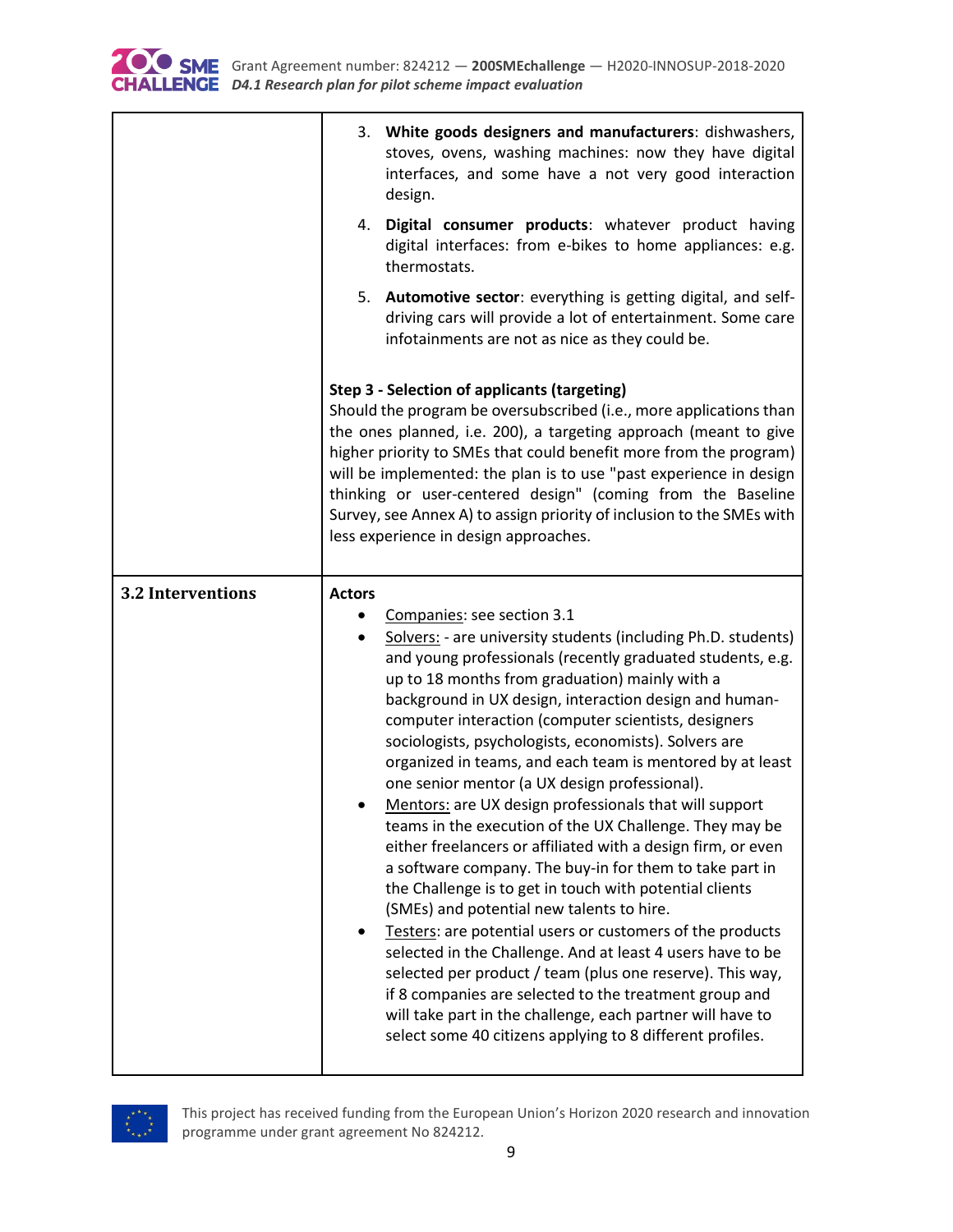

#### **Schedule**

The UX Challenge is scheduled in a two-day format, as shown in Figure 1. Day one is normally a Thursday and day 2 a Friday, but this can change depending on local conditions. There are slots that involve both the solvers and the companies (or the larger public), from those that involve the solvers only. One very important slot is the final event (a.k.a. "plenary", during which all teams briefly pitch the results not only to companies, but to a larger public too).



<span id="page-9-0"></span>

#### **The five phases**

The UX challenge is organised in five consecutive phases.

- Phase 1: Scoping the Challenge. The scoping comes in the form of an initial meeting between the team (including the mentors) and the company which might last between 1 and 2 hours, depending on the complexity of the selected case. Goal of the meeting is to brief solvers about the challenge and to provide them all they need to start working on solutions
- Phase 2: Ideating the solutions. Overall, this phase lasts from 2 to 3 hours and is divided in two sub-phases: "sketch" (when team members diverge by ideate many different and competing solutions) and "decide" (when the team decide which one to prototype)
- Phase 3: prototyping. Normally the prototyping phase goes through a number of sub-phases through which the selected idea is refined and transformed into a more actionable and testable design solution. solvers are encouraged to utilize one of the following wireframing and prototyping tools and software in order to deliver outputs which can be utilized by companies.
- Phase 4: Test. each team will have available 4 users during morning of day 2, and each user will stay with solvers for one hour to do tests and interviews. The execution of the test will

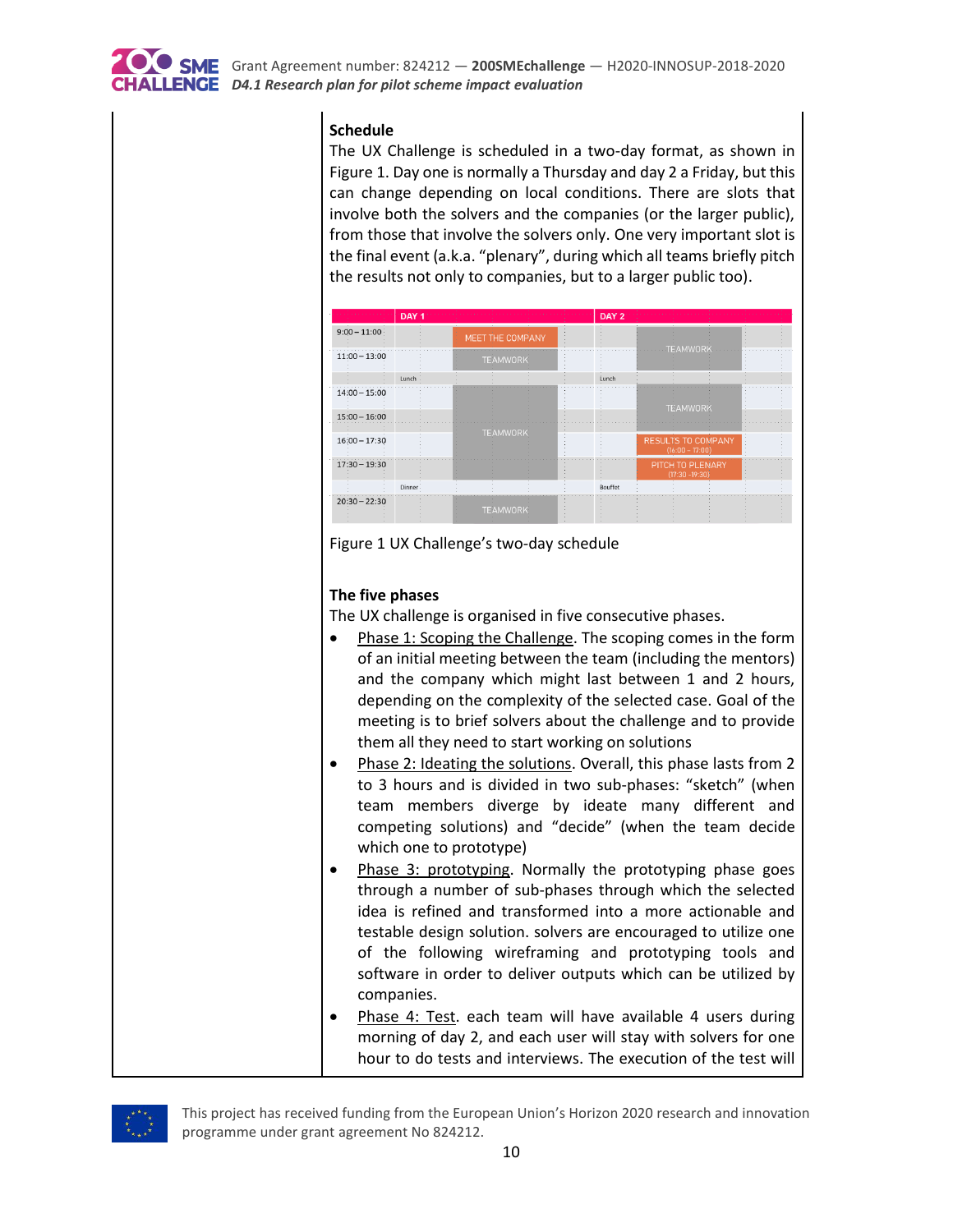

occupy the whole morning two of the Challenge (e.g., 9.00 to 13.00) and could end before lunchtime. companies are not meant to take part in tests. However, in case they require that, they may take part in that just as observers (of course without saying to the tester that they own the product); for instance, they may be presented to users as "mentors", therefore with a methodologic role.

• Phase 5: Tune and deliver. This is the final phase of the UX Challenge, where the goal is to get ready for the presentation of the results both to companies and to the plenary. In this final event solvers compete for a prize in front of some 100 people, most of which are peers of professionals they wish to learn from); companies (they'll also have to present the company, the product and the challenge) and mentors.

<span id="page-10-0"></span>Figure 2 shows the detailed schedule for the five phases of the UX Challenge.



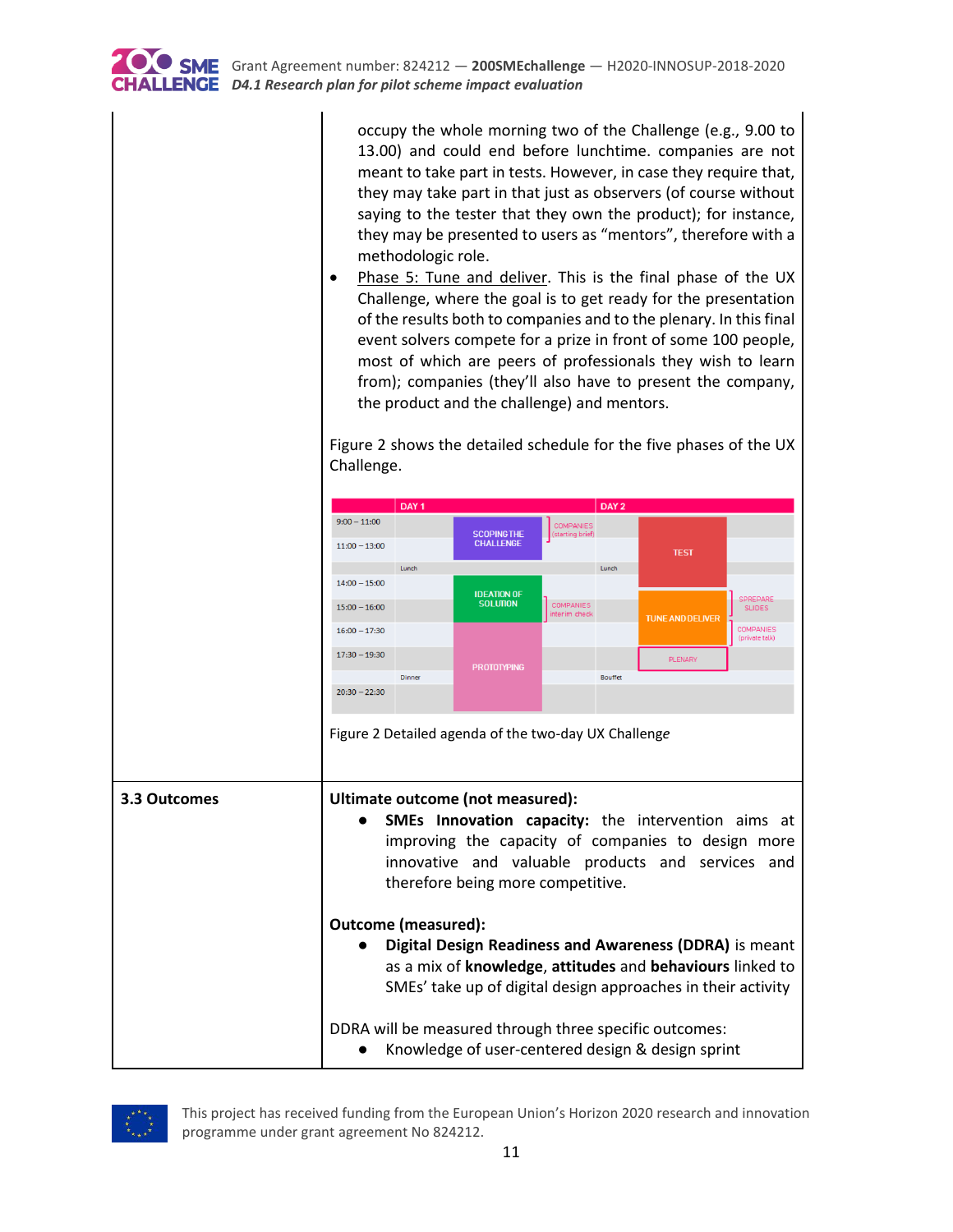

 $\mathbf{I}$ 

 $\mathbf{I}$ 

| Attitudes towards user-centered design<br>$\bullet$<br>• Intentions to adopt user-centered design                                                                                                   |
|-----------------------------------------------------------------------------------------------------------------------------------------------------------------------------------------------------|
| The four outcomes will be measured through batteries of items as<br>illustrated in Annex A.<br>The three outcomes will be analysed independently and no single<br>composite index will be computed. |

 $\mathbf{I}$ 

# <span id="page-11-0"></span>**4 Logic model**

**4.1 Logic Model**

A positive link between DDRA and **innovation capacity** is assumed, but we do not measure companies' innovation capacity directly, as it is a theoretical construct.

The evaluation will assess the impact of treatment on the three DDRA dimensions independently. In identifying "measurable" outcomes, it is important to consider timing (i.e. time passed after treatment) in order to make sure that the expected changes can be realistically observed within the time duration of the project.

First, it is expected that the treatment leads to an improvement of the perceived and objective **knowledge** of user-centred design approaches and the design sprint by companies.

The treatment should also lead companies to develop more positive **attitudes** towards the use of innovative design techniques and to value the potential benefit of user-centred design for business.

Finally, as a consequence of increased knowledge and enhanced recognition of the benefits coming from user-centred design, companies should show higher **willingness to undertake concrete actions** to widen and improve the use of innovative design techniques in their business.

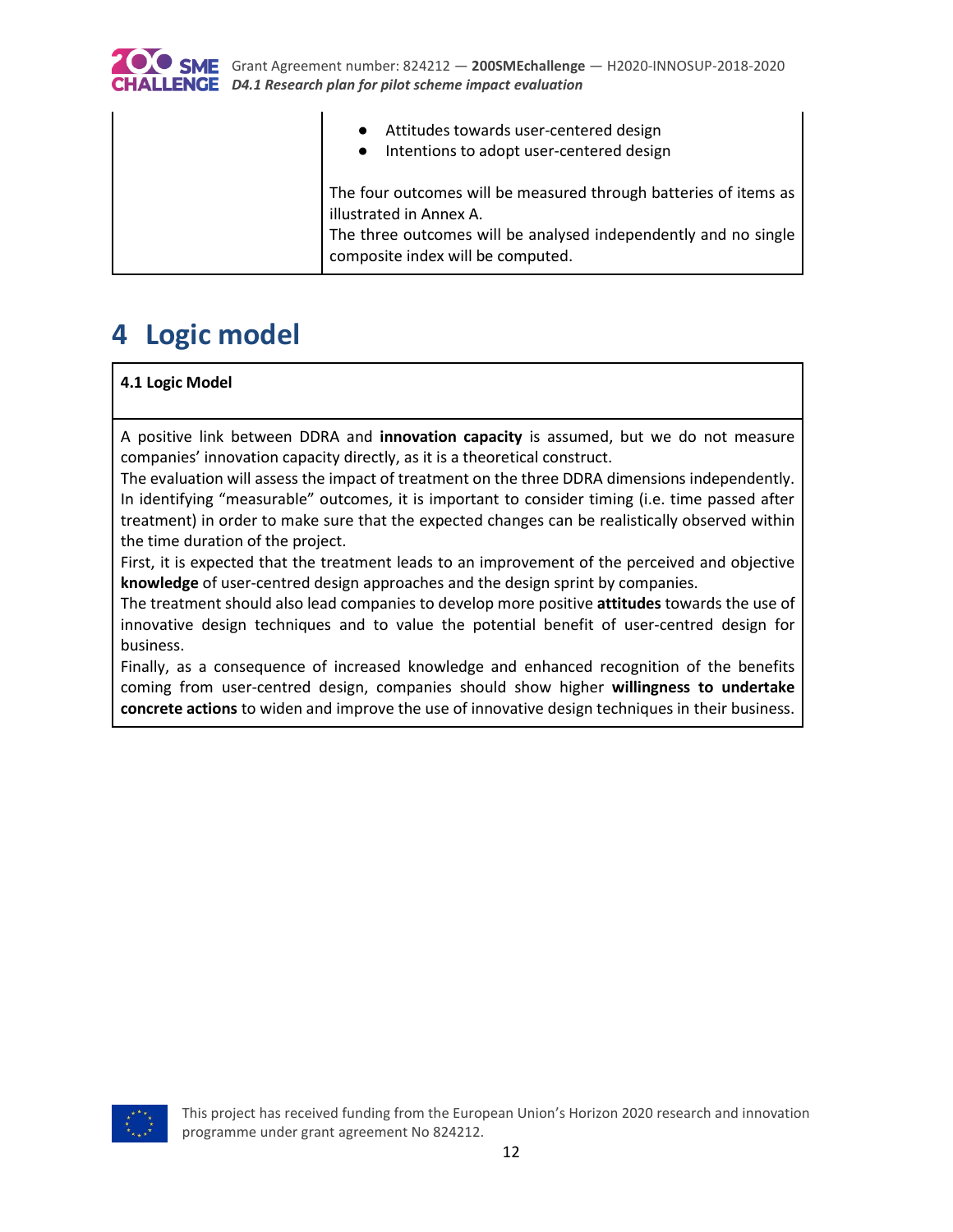



# <span id="page-12-1"></span><span id="page-12-0"></span>**5 Trial design**

| 5.1 Description | The trial follows a parallel 2 arms design:<br>Treated companies receive access to the UX Challenge +<br>post-experiment webinar;<br>• Control companies: no access to the Challenge but can<br>access the post-experiment webinar.                                                                                                          |
|-----------------|----------------------------------------------------------------------------------------------------------------------------------------------------------------------------------------------------------------------------------------------------------------------------------------------------------------------------------------------|
|                 | The unit of randomisation is the single selected SMEs. If a company<br>applies with more than one product, the company will enter the<br>challenge only with its product that is regarded as the most suitable.<br>Allocation ratio: .28 (T= 56; C= 144). A larger control group is<br>planned to increase the experiment statistical power. |

### **5.2 Trial Diagram**

In order to reach the target number of SMEs (i.e., 200 eligible), the aim is to collect, across the seven EU regions, about 350 valid applications (which include a Baseline Survey duly filled in) and then retaining the 200 after the eligibility and selection procedures described in section 3.1. The 200 selected SMEs will be equally split across the seven EU regions and within each region they will be randomly split in two groups according to an allocation ratio of .28. After treatment delivery, all 200 companies will fill in the Follow-Up survey. A webinar will be made accessible to all eligible applicants.

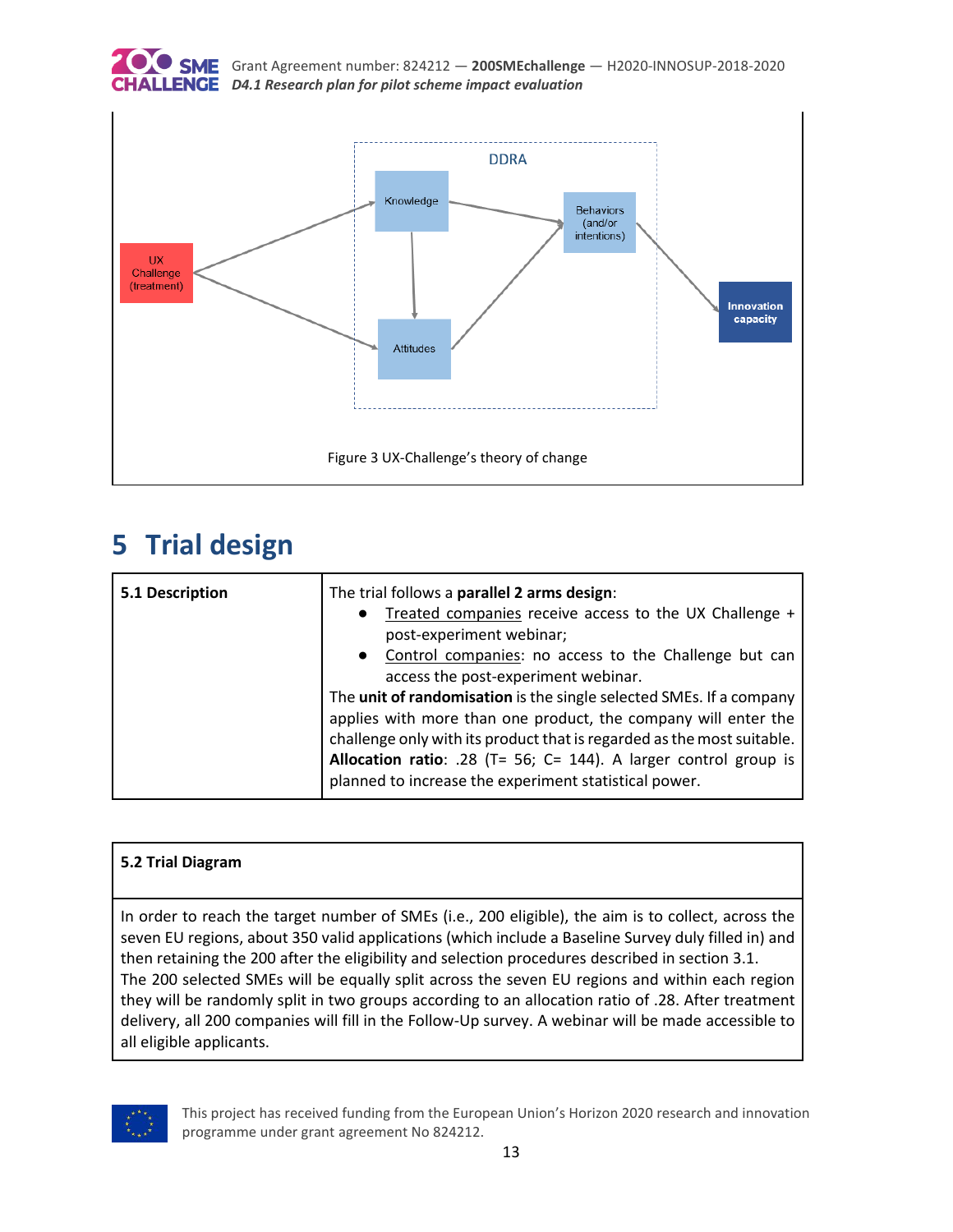



<span id="page-13-0"></span>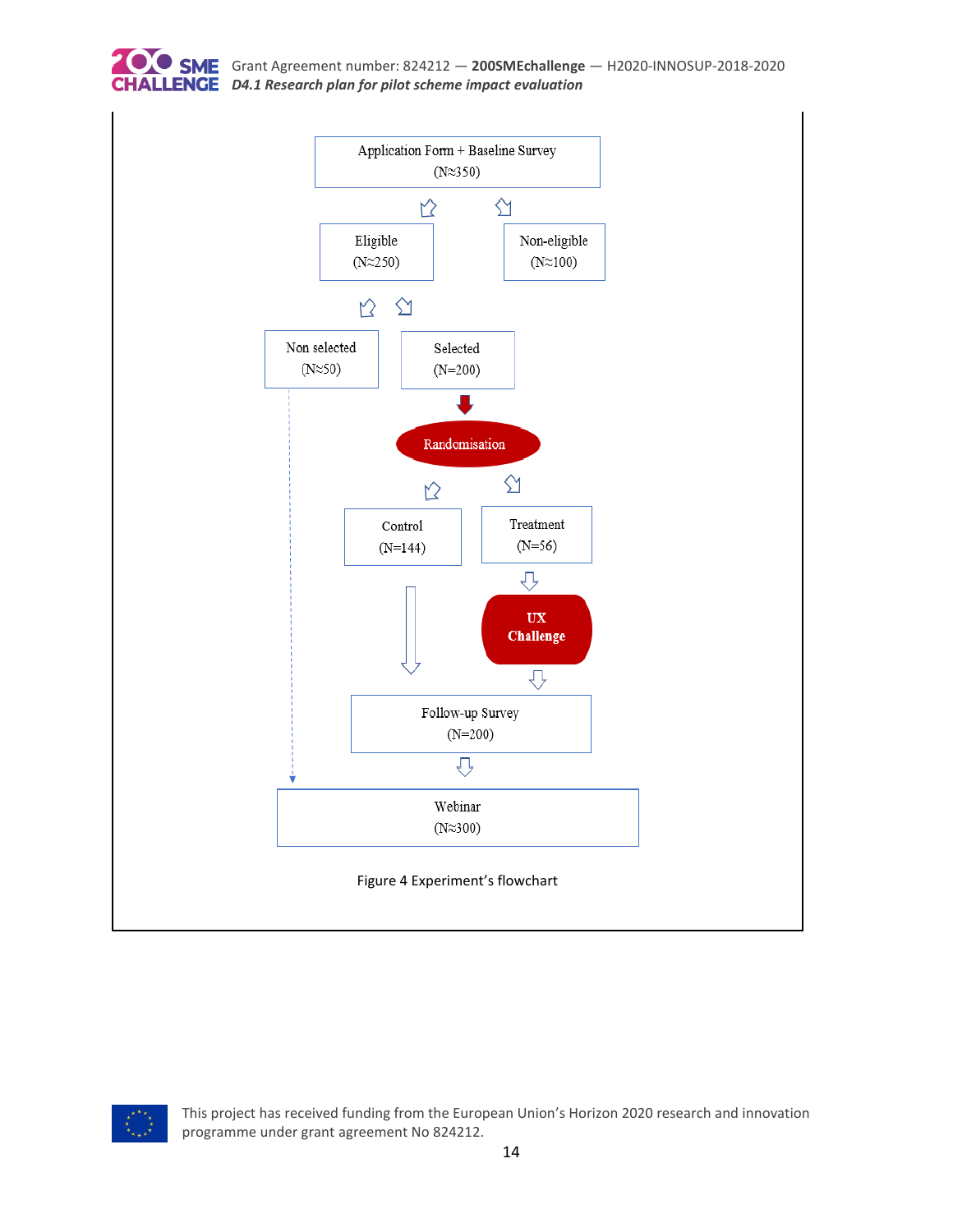

# <span id="page-14-0"></span>**6 Randomisation and assignment**

| <b>6.1 Allocation Sequence</b>                        | A stratified randomization design will be implemented                                                                                                                                                                                                  |
|-------------------------------------------------------|--------------------------------------------------------------------------------------------------------------------------------------------------------------------------------------------------------------------------------------------------------|
|                                                       | Stratum 1: region                                                                                                                                                                                                                                      |
|                                                       | Stratum 2: economic sector or company size<br>$\bullet$                                                                                                                                                                                                |
|                                                       | Stratum 3: company's experience (high vs low) or past                                                                                                                                                                                                  |
|                                                       | investments in digital design (again high vs low), as                                                                                                                                                                                                  |
|                                                       | collected with the baseline survey.                                                                                                                                                                                                                    |
|                                                       | While stratum 1 is given by design as SMEs for at least 7 regions                                                                                                                                                                                      |
|                                                       | will be participating in the project, the decision on the use of                                                                                                                                                                                       |
|                                                       | strata 2 and 3 in randomization will be taken once the baseline                                                                                                                                                                                        |
|                                                       | data will be collected and analysed and, particularly, the empirical                                                                                                                                                                                   |
|                                                       | distribution of companies' characteristics will be known.                                                                                                                                                                                              |
| <b>6.2 Allocation Mechanism</b><br>and Implementation | Selected SMEs will be randomized to the two groups after all<br>eligibility checks and upon completion of the Baseline Survey<br>(which is a mandatory condition to be included in the project).<br>FBK-IRVAPP will be in charge of the randomization. |

# <span id="page-14-1"></span>**7 Statistical analysis**

| 7.1 Intended comparisons | Comparison of treatment and control groups along the<br>knowledge, attitudes and behavioural outcomes.<br>The outcome variables will be computed with principal<br>components analysis.<br>The outcome variables will be measured also with the<br>baseline survey both to improve the statistical precision of<br>the impact estimates as well as to allow for a back-up<br>solution (i.e., a difference-in-difference estimation) in case<br>randomization fails.                                     |
|--------------------------|---------------------------------------------------------------------------------------------------------------------------------------------------------------------------------------------------------------------------------------------------------------------------------------------------------------------------------------------------------------------------------------------------------------------------------------------------------------------------------------------------------|
| 7.2 Statistical methods  | The following linear regression model will be used to<br>estimate the impact of the intervention:<br>$Y_i = \beta_0 + \beta_1 \cdot Z_i + \beta_2 \cdot B_i + \beta_3 \cdot X_i + \varepsilon_i$<br>Where Y is the outcome of interest, Z is treatment<br>assignment, $B$ are the randomization stratification<br>variables and X is a set of relevant characteristics (collected<br>in the Baseline Survey, including also the pre-treatment<br>measurement of the outcome variable) included in order |

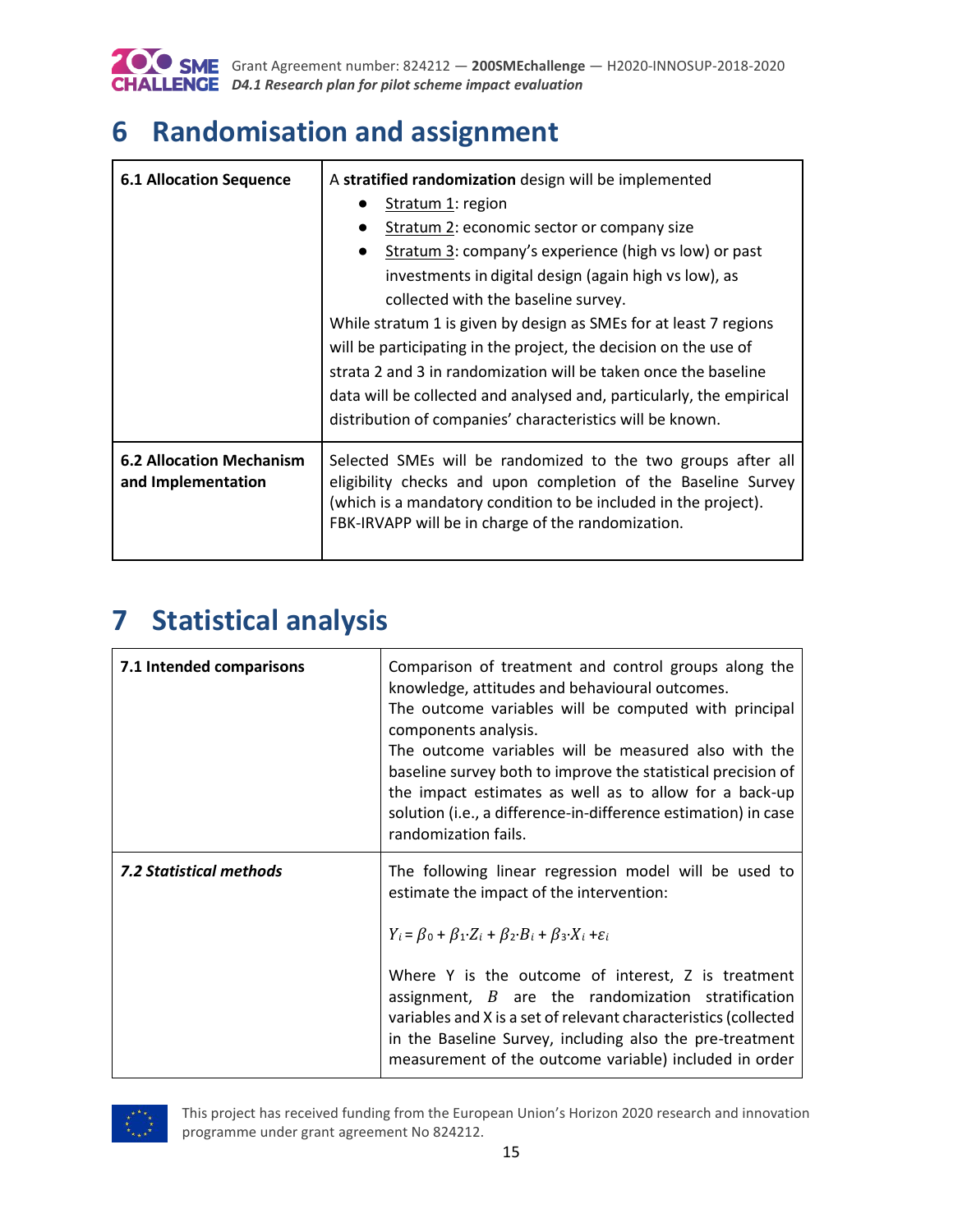

|                         | precision of our estimates.<br>increase the<br>to<br>Heteroscedasticity-consistent standard errors.<br>In case of perfect compliance to random assignment, $\beta_1$<br>identifies the average treatment effect (ATE). In case of |
|-------------------------|-----------------------------------------------------------------------------------------------------------------------------------------------------------------------------------------------------------------------------------|
|                         | non-compliance (i.e., no-shows or crossovers), $\beta_1$ will<br>identify an intent-to-treat effect (ITT).                                                                                                                        |
| 7.3 Additional analysis | Given the limited sample size, no additional analysis is<br>planned.                                                                                                                                                              |

# <span id="page-15-0"></span>**8 Power and sample size**

#### **8.1 Sample Size**

Sample size fixed, as it is constrained by the budget available for the intervention. The size of the control group is planned as being larger than the treatment group, deviating from an equal distribution of treated and controls, to gain higher statistical precision.

Since estimates of the variance of our outcome variables are not available, power analysis is calculated both in terms of minimum detectable effect size (in case of continuous variables) and dichotomous variables (assuming the worse scenario of a .50 distribution of the outcome). Estimated minimum detectable effect size is: .39 SD

Estimated minimum detectable effect (dichotomous variable): .20 percentage points

Table 1 provides an overview of the assumptions made to calculate the minimum detectable effect size of the experiment.

Summing up, a number of tweaks in the RCT design are put in place to improve the experiment's statistical power: 1) a larger control group; 2) stratified randomization; 3) regression-adjusted estimation of the impact including covariates and pre-treatment outcomes.

<span id="page-15-1"></span>*Table 1 Potential assumptions relevant to sample size calculations*

| 8.2 Assumptions to consider                                                                                                                                  | <b>Value/Details</b>                           |
|--------------------------------------------------------------------------------------------------------------------------------------------------------------|------------------------------------------------|
| Criterion for statistical significance (probability<br>level; typically 0.05)                                                                                | Statistical significance level (p-value) = .05 |
| hypothesis<br>alternative<br>against<br>Power<br>(conventionally 80%)                                                                                        | Statistical power: 80%                         |
| Allocation ratio, i.e. proportion of randomisation<br>units assigned to treatment (e.g. 50% of the total<br>sample assigned to treatment in a two-arm trial) | 28%                                            |

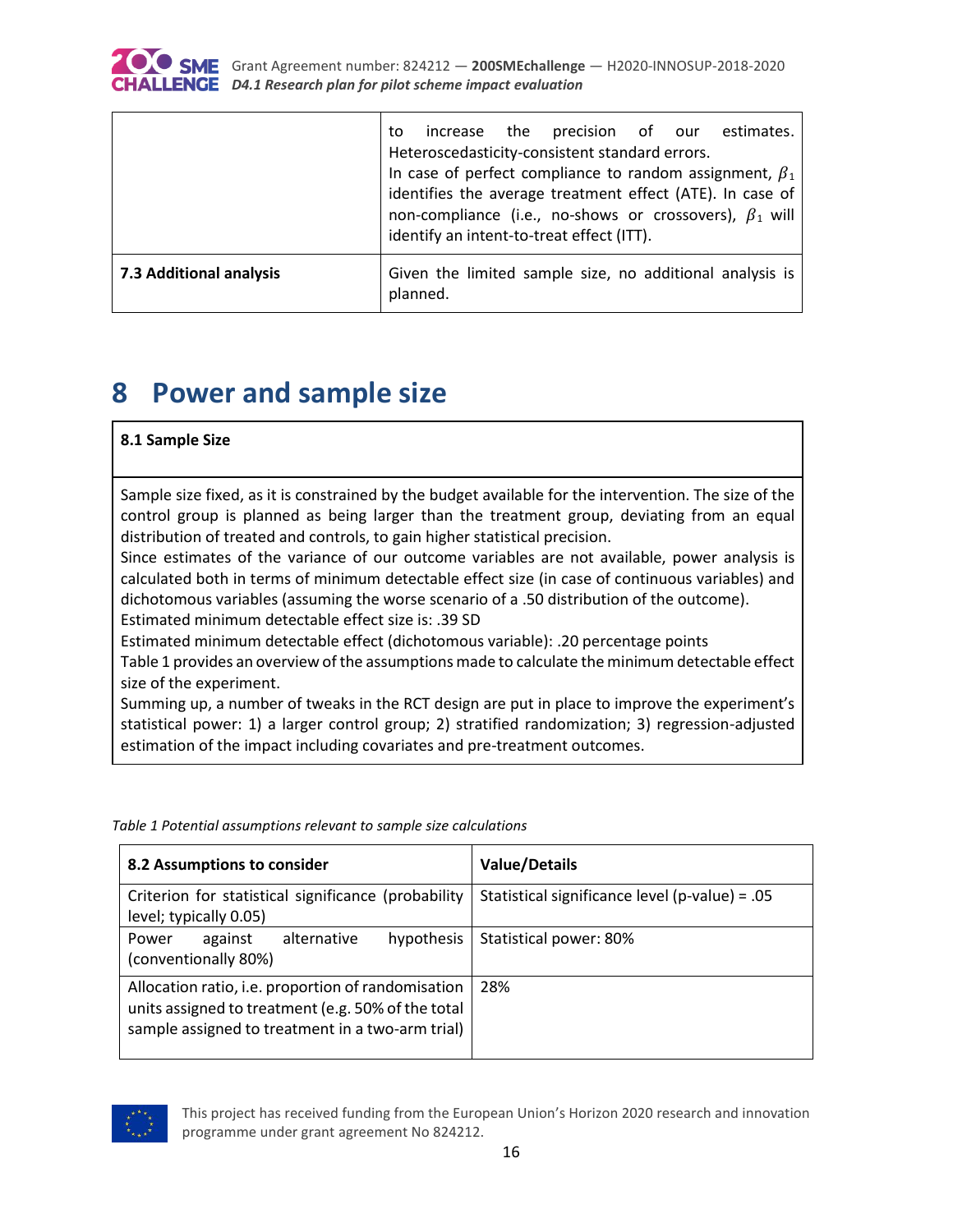

| Treatment compliance<br>- participants switching treatment groups<br>- participants in the treatment group deciding not to take<br>up the offered program<br>- participants dropping out of the experiment entirely (such<br>that we no longer collect their data) | Perfect compliance<br>$\bullet$<br>No dropout, i.e. no meaningful overall and<br>$\bullet$<br>differential attrition                                                  |
|--------------------------------------------------------------------------------------------------------------------------------------------------------------------------------------------------------------------------------------------------------------------|-----------------------------------------------------------------------------------------------------------------------------------------------------------------------|
| Proportion of variance in the outcome explained<br>by covariates (R-squared) - if applicable                                                                                                                                                                       | Not available, hence our MDES estimate is<br>conservative. Statistical precision will improve<br>thanks to the use of the covariates and pre-test<br>outcome measures |
| Correction for multiple comparisons                                                                                                                                                                                                                                | No                                                                                                                                                                    |
| Software used for Minimum Detectable Effect<br>Size calculations.                                                                                                                                                                                                  | Spreadsheet                                                                                                                                                           |

# <span id="page-16-0"></span>**9 Recruitment and data collection**

| 9.1 Recruitment                   | Promotional material will be produced by the project<br>consortium and shared/adapted in each national context<br>to increase the chances of reaching the largest number of<br>SMEs possible. Especially each partner will create<br>promotional webpages at a country level (e.g.<br>https://www.trentinoinnovation.eu/en/area/innovationm<br>arket/services-innovation/open-innovation-<br>challenges/ux-challenge-2/). Also, the project website<br>(www.200smechallenge.eu) as well its related social<br>medial channels will be leveraged to create Hype on a EU<br>level.<br>Taking possible declines into account, a larger number of<br>SMEs will be contacted as shown in the RCT flowchart<br>above.<br>SMEs will be reached out by national partners in each<br>country exploiting the availability of the lists of companies<br>operating in the different regions where the project will be<br>fielded.<br>SMEs will be contacted in different ways: website, social<br>media, emails, informative meetings/webinar, phone calls. |
|-----------------------------------|-------------------------------------------------------------------------------------------------------------------------------------------------------------------------------------------------------------------------------------------------------------------------------------------------------------------------------------------------------------------------------------------------------------------------------------------------------------------------------------------------------------------------------------------------------------------------------------------------------------------------------------------------------------------------------------------------------------------------------------------------------------------------------------------------------------------------------------------------------------------------------------------------------------------------------------------------------------------------------------------------------------------------------------------------|
| 9.2 Assessment of data collection | Baseline data will be collected at the moment of company<br>application, most likely between October and December<br>2020, according to an updated and extended workplan as<br>a result of an COVID-19 contingency plan being discussed<br>with the EC at the moment this deliverable is written.                                                                                                                                                                                                                                                                                                                                                                                                                                                                                                                                                                                                                                                                                                                                               |

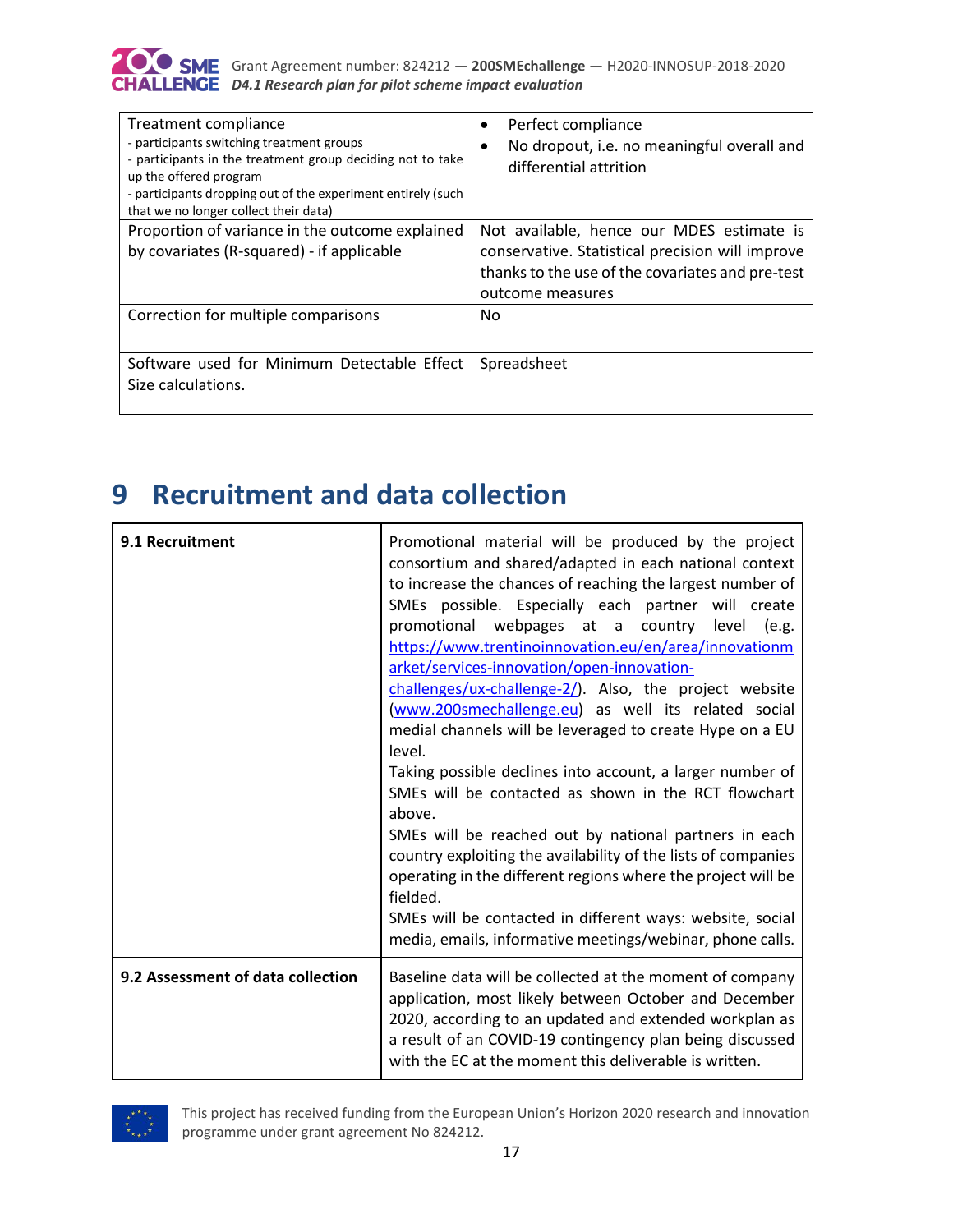

|                                 | As the data will be collected with an online survey tool<br>(google form), the data will be immediately available to the<br>research team for the usual data quality checks.<br>The online form was subject to internal testing and was<br>also tested with a small number of companies.<br>The google form will be available in English and in the<br>countries languages where requested (i.e., Italian, Spanish,<br>Finnish and German). |
|---------------------------------|---------------------------------------------------------------------------------------------------------------------------------------------------------------------------------------------------------------------------------------------------------------------------------------------------------------------------------------------------------------------------------------------------------------------------------------------|
| 9.3 Data collection instruments | The data will be collected with a baseline and a follow-up<br>survey, which will be administered online and which will<br>include Likert-scale questions, indices and a quiz. Principal<br>component analysis will be employed to construct indices.<br>See attachment A.                                                                                                                                                                   |
| 9.4 Business retention plan     | A webinar on user-centered design and the Design Sprint is<br>offered to all companies conditional Follow Up Survey<br>response.<br>National partners are going to offer additional incentives<br>(still to be defined) for controls.                                                                                                                                                                                                       |
| 9.5 Cost-effectiveness analysis | Not planned                                                                                                                                                                                                                                                                                                                                                                                                                                 |

# <span id="page-17-0"></span>**10 Implementation and process evaluation**

| 10.1 Process evaluation and<br>implementation:<br>questions and purpose <sup><math>1</math></sup> | Implementation analysis will be carried out in order to<br>understand the extent to which companies complied with<br>the random assignment as well as the extent (e.g., number<br>of company employees participating, number of sessions<br>attended, etc.) to which each single company participated<br>in the treatment.<br>This information will be used to interpret the impact<br>estimates. |
|---------------------------------------------------------------------------------------------------|---------------------------------------------------------------------------------------------------------------------------------------------------------------------------------------------------------------------------------------------------------------------------------------------------------------------------------------------------------------------------------------------------|
| 10.2 Process evaluation: methods<br>and data collection                                           | National coordinators have to make sure that the<br>randomization is respected.<br>Compliance checks: e.g., treated SMEs do show up<br>or control SMEs somehow get to participate in the<br>event                                                                                                                                                                                                 |

<sup>&</sup>lt;sup>1</sup> Process evaluation can be crucial for understanding the effects and exploring potential causal mechanisms of complex interventions or for assessing programme fidelity.



 $\overline{a}$ 

This project has received funding from the European Union's Horizon 2020 research and innovation programme under grant agreement No 824212.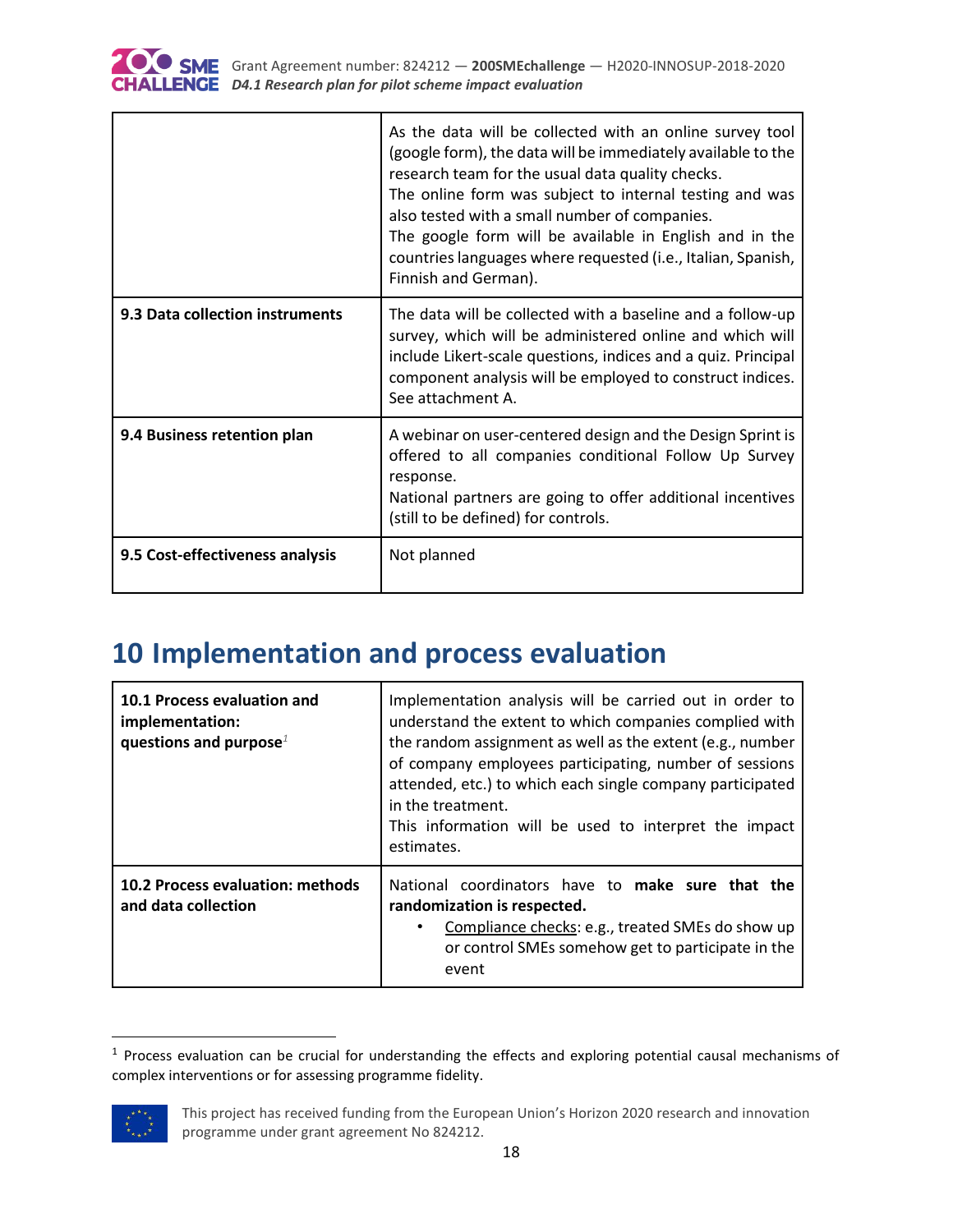

|                              | Timely reports on any deviation from random<br>$\bullet$<br>assignment to HIT & FBK-IRVAPP.<br>National coordinators should keep record of the activities<br>actually delivered.<br>Intensity of treatment: e.g., how much time does<br>$\bullet$<br>the SMEs spend at the event; how many sessions<br>they attend; how many users take part in the<br>event, etc. |
|------------------------------|--------------------------------------------------------------------------------------------------------------------------------------------------------------------------------------------------------------------------------------------------------------------------------------------------------------------------------------------------------------------|
| 10.3 Wider Impact evaluation | n/a                                                                                                                                                                                                                                                                                                                                                                |

# <span id="page-18-0"></span>**11 Ethics**

| 11.1 Ethical concerns                                                | No ethical concerns related to the participation of<br>companies' representative in 200SMEchallenge project<br>and the UX Challenge.<br>The random assignment to treatment or control status will<br>be made clear in the recruitment phase (i.e. through the<br>public notice of companies' selection, annex A), so that all<br>companies are aware of the research design.<br>Companies, if randomized in, will receive access to an<br>intervention, which in normal circumstances would have<br>not been for free.                                                                |
|----------------------------------------------------------------------|---------------------------------------------------------------------------------------------------------------------------------------------------------------------------------------------------------------------------------------------------------------------------------------------------------------------------------------------------------------------------------------------------------------------------------------------------------------------------------------------------------------------------------------------------------------------------------------|
| 11.2<br>Consent<br>for<br>or<br>assent<br>participation in the trial | Companies will have to submit the application form and<br>accept, by means of flagging one box in the same<br>application form, the GDPR Privacy Consent Document<br>that will be provided by the National Coordinator or<br>Partner, as data Controller. A master version of the GDPR<br>policy document is included as an annex to the Data<br>Management Plan; at this link we make available the<br>version<br>from<br>$HIT -$<br>Hub<br>Trentino:<br>Innovazione<br>https://www.trentinoinnovation.eu/wp-<br>content/uploads/2020/03/200SMEchallenge Privacy-<br>Policy HIT.pdf) |
| 11.3 Confidentiality                                                 | Two sources of data will be collected from companies: a)<br>application form where some identifiable information<br>about the company and the reference person for the<br>project will be collected and b) the baseline and follow-up<br>surveys, which do not contain personal information about<br>the respondents. Application form data will be managed<br>by the national coordinators of the project while the                                                                                                                                                                  |

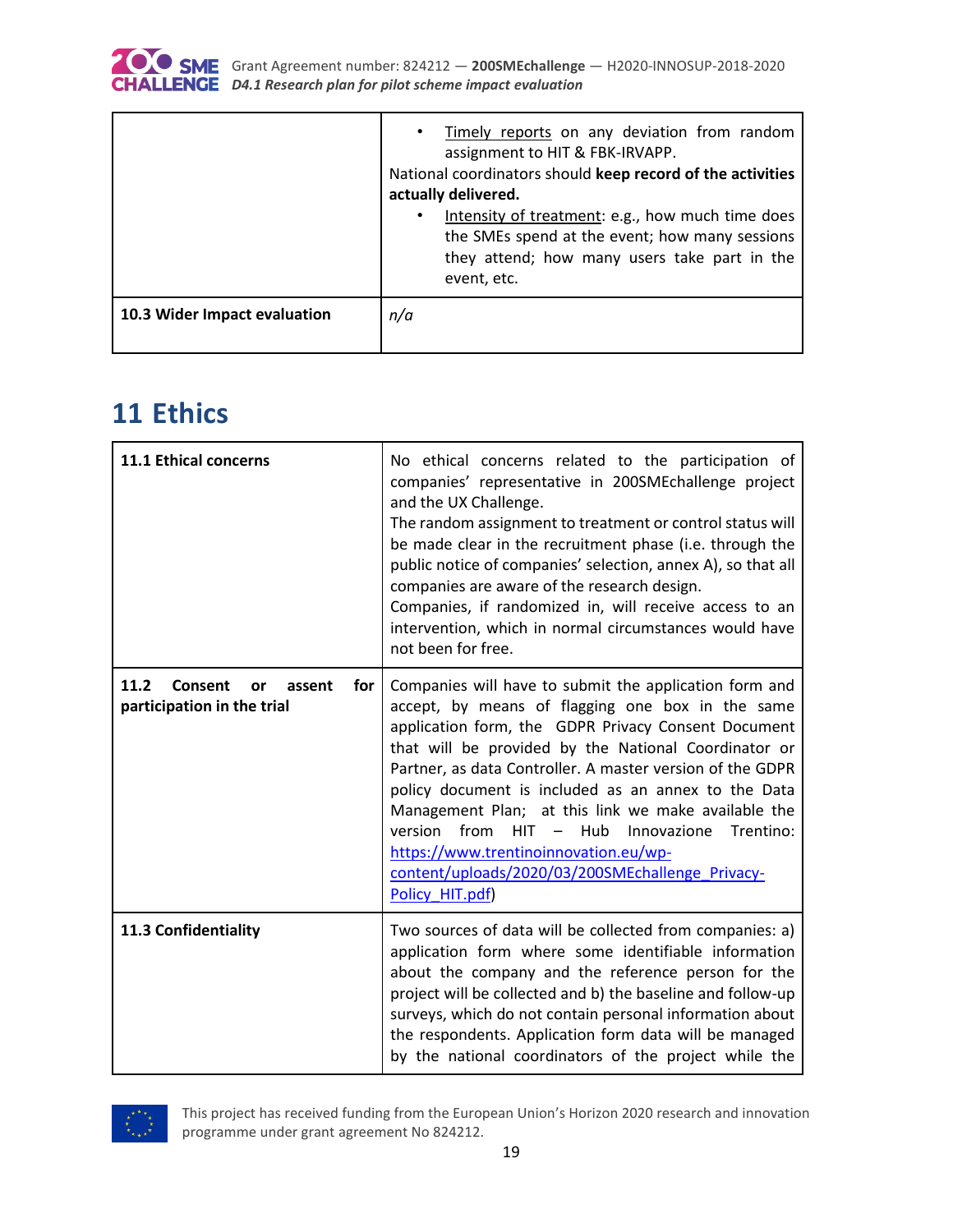

|                              | evaluator will have access to the survey data only. All<br>processes implemented to ensure data protection are<br>described in the "Data Management Plan".                                                                                                                                                                                                                                                                                                                                                                                                                                                                                                                                                                                                                                                                                                                                                       |
|------------------------------|------------------------------------------------------------------------------------------------------------------------------------------------------------------------------------------------------------------------------------------------------------------------------------------------------------------------------------------------------------------------------------------------------------------------------------------------------------------------------------------------------------------------------------------------------------------------------------------------------------------------------------------------------------------------------------------------------------------------------------------------------------------------------------------------------------------------------------------------------------------------------------------------------------------|
| <b>11.4 Data Protection</b>  | Personal data that will be collected in the project to allow<br>for the participation of companies' staff, solvers, testers<br>and mentors in the initiative will be stored and managed<br>according to processes that are compliant to the GDPR<br>regulation and that are thoroughly described in the "Data<br>Management Plan". A GDPR Privacy Consent Document<br>will be provided by each National Coordinator or Partner,<br>as data Controller. A master version of the GDPR policy<br>document is included as an annex to the Data<br>Management Plan; at this link we make available the<br>version from HIT - Hub<br>Innovazione<br>Trentino:<br>https://www.trentinoinnovation.eu/wp-<br>content/uploads/2020/03/200SMEchallenge Privacy-<br>Policy HIT.pdf)<br>No personal data will be collected with the surveys used in<br>the evaluation. The evaluator will only have access to<br>survey data. |
| 11.5 Declaration of interest | None                                                                                                                                                                                                                                                                                                                                                                                                                                                                                                                                                                                                                                                                                                                                                                                                                                                                                                             |

# <span id="page-19-0"></span>**12 Risks**

Description of risks to the trial and how they might be addressed.

<span id="page-19-1"></span>Table 2 Risk assessment

| <b>Risk</b>                                        | Assessment                               | Countermeasures and contingencies                                                                                                                                                                                                                                                                                          |
|----------------------------------------------------|------------------------------------------|----------------------------------------------------------------------------------------------------------------------------------------------------------------------------------------------------------------------------------------------------------------------------------------------------------------------------|
| Venture attrition                                  | Likelihood: moderate<br>Impact: moderate | The evaluator has taken part in the project's kick-off<br>meeting as well as in all subsequent partner meetings<br>to provide information to all national coordinators<br>about the principles of the trial and the protocol to<br>follow.<br>Attrition will be monitored and reported according to<br>CONSORT guidelines. |
| Interventions<br>are<br>implemented<br>not<br>well | Likelihood: low<br>Impact: moderate      | Each national coordinator has the responsibility of<br>making sure that random assignment is duly followed<br>companies, minimizing the risks of<br>bv<br>non-<br>compliance.                                                                                                                                              |

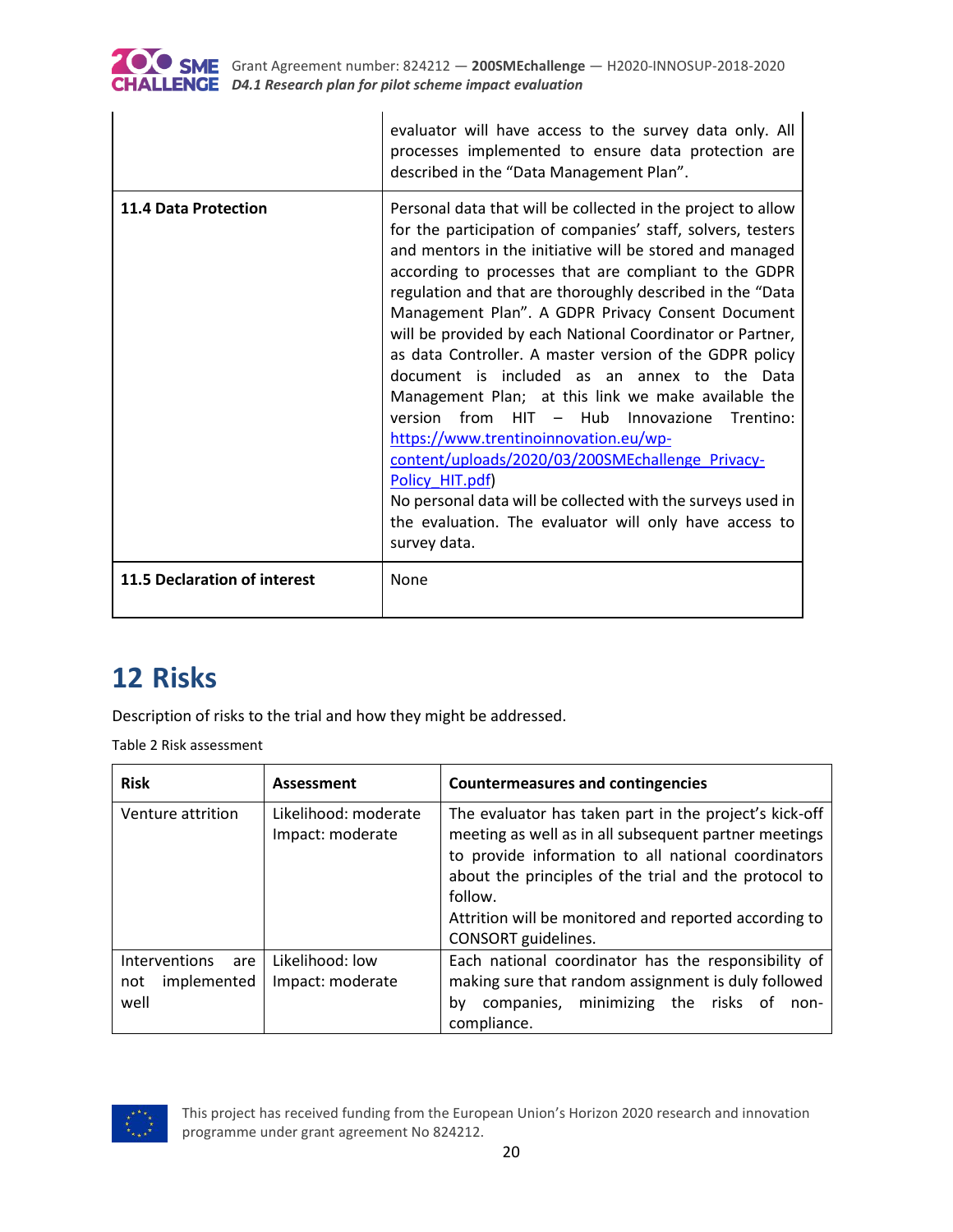

|                        |                      | A common monitoring system is also foreseen to carry<br>out a detailed process analysis in each of the<br>experimental site and to report non-compliance.<br>In case of non-compliance, both intent-to-treat and<br>local average treatment effects will be estimated. |
|------------------------|----------------------|------------------------------------------------------------------------------------------------------------------------------------------------------------------------------------------------------------------------------------------------------------------------|
| Spillovers/            | Likelihood: Low      | In principle, companies belonging to either the control                                                                                                                                                                                                                |
| contamination          | Impact: Moderate     | or the treatment group but operating within the same                                                                                                                                                                                                                   |
|                        |                      | region could in principle interact about the contents                                                                                                                                                                                                                  |
|                        |                      | of the initiative.                                                                                                                                                                                                                                                     |
|                        |                      | Yet, the likelihood of contamination is considered low                                                                                                                                                                                                                 |
|                        |                      | for two reasons.                                                                                                                                                                                                                                                       |
|                        |                      | First, the treatment is very product- and company-                                                                                                                                                                                                                     |
|                        |                      | specific, hence it is not easily transferrable from one<br>company to another.                                                                                                                                                                                         |
|                        |                      | Second, a great change in attitudes towards design is                                                                                                                                                                                                                  |
|                        |                      | expected to come from the fact of experiencing "in                                                                                                                                                                                                                     |
|                        |                      | person" the two days of the challenge and through the                                                                                                                                                                                                                  |
|                        |                      | interaction with solvers and mentors.                                                                                                                                                                                                                                  |
| Failure in recruiting  | Likelihood: moderate | A promotional campaign will be carried out through                                                                                                                                                                                                                     |
| ventures               | Impact: high         | different media. Each national coordinator will be                                                                                                                                                                                                                     |
|                        |                      | responsible of reaching the national target of                                                                                                                                                                                                                         |
|                        |                      | companies                                                                                                                                                                                                                                                              |
|                        |                      | Covid-19 pandemic could impact negatively on the                                                                                                                                                                                                                       |
|                        |                      | likelihood of reaching the recruitment target.                                                                                                                                                                                                                         |
|                        |                      | Timescale could be revised to mitigate the adverse<br>consequences of it.                                                                                                                                                                                              |
| The Provider does      | Likelihood: moderate | Partner's meetings are hold on a regular basis and a                                                                                                                                                                                                                   |
| follow<br>trial<br>not | Impact: high         | Partner's Handbook to the Experimental Scheme was                                                                                                                                                                                                                      |
| protocols              |                      | shared<br>with<br>all<br>partners in<br>charge of<br>the                                                                                                                                                                                                               |
|                        |                      | implementation of the initiative in the different EU                                                                                                                                                                                                                   |
|                        |                      | (the handbook can<br>regions<br>be retrieved<br>at                                                                                                                                                                                                                     |
|                        |                      | https://www.200smechallenge.eu/deliverables/).                                                                                                                                                                                                                         |

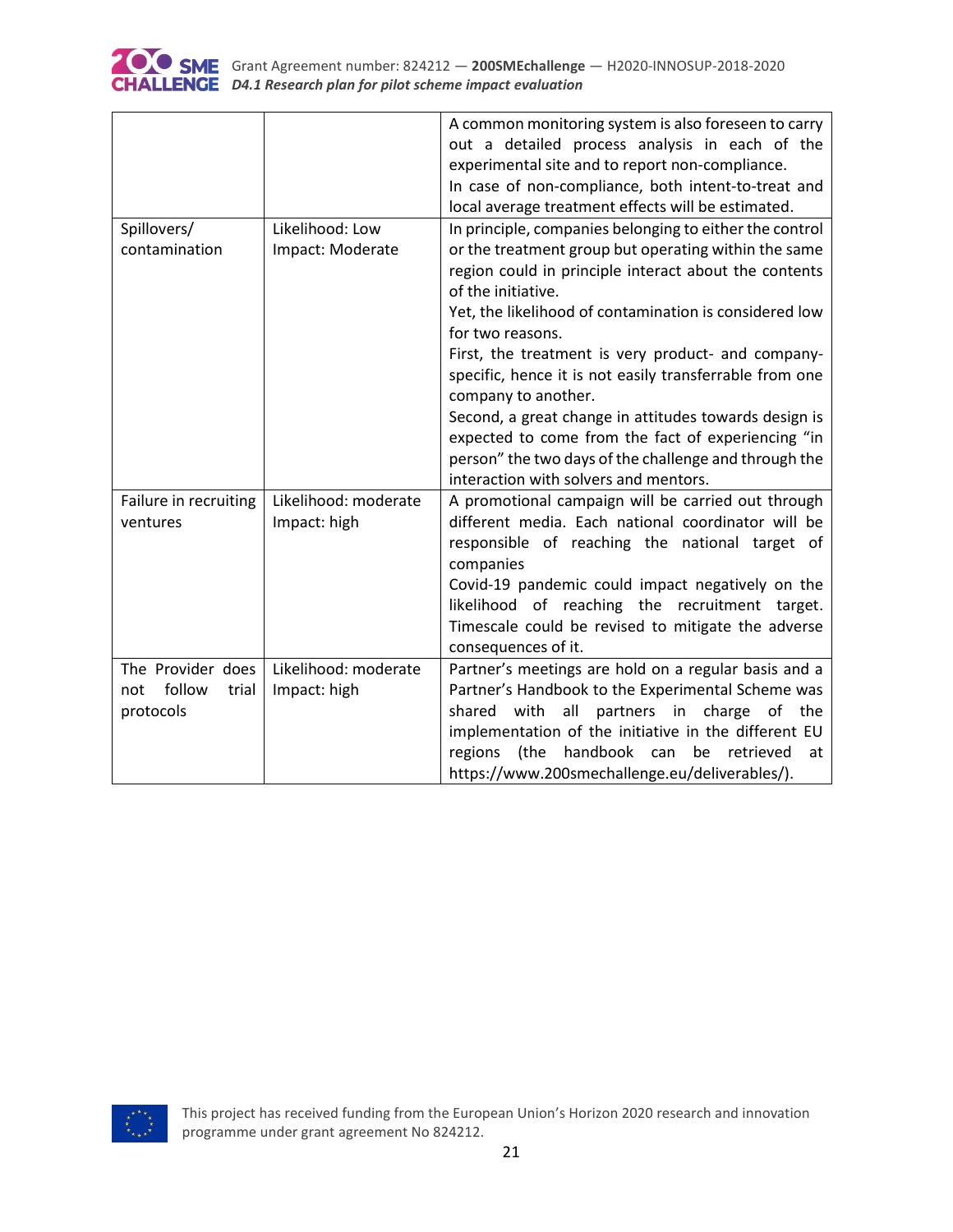

# <span id="page-21-0"></span>**13 Timeline**

The following table presents the RCT timeline, which has been adapted because of the ongoing COVID-19 pandemic. For the same reason, the entire RCT timescale could be postponed and is subject to further amendments.

<span id="page-21-1"></span>*Table 3 Timeline*

| Phase $2$                                                                                          | <b>Time period</b>                                                                                       |
|----------------------------------------------------------------------------------------------------|----------------------------------------------------------------------------------------------------------|
| Phase 1: Trial design and<br>preparation (trial protocol, survey<br>design, etc.)                  | Sept. 2019 - March. 2020                                                                                 |
| <b>Phase 2: Recruitment</b><br>(engagement, baseline,<br>randomisation, etc.)                      | March – December 2020 (updated according to the workplan<br>extension currently being discussed)         |
| <b>Phase 3: Intervention Delivery</b><br>(treatment period)                                        | January – March 2021 (updated according to the workplan<br>extension currently being discussed)          |
| <b>Phase 4: Data Collection and</b><br>analysis (final follow-up survey,<br>qualitative data, etc) | <b>BS</b> at application<br>FuS about three/four weeks after intervention<br>Data analysis by April 2021 |
| <b>Phase 5: Reporting (concluding</b><br>analysis and evaluation report)                           | May 2021                                                                                                 |

<sup>&</sup>lt;sup>2</sup> Although this is the most common time structure for trials, not all projects follow this clear path. Feel free to change the phases if necessary.



 $\overline{a}$ 

This project has received funding from the European Union's Horizon 2020 research and innovation programme under grant agreement No 824212.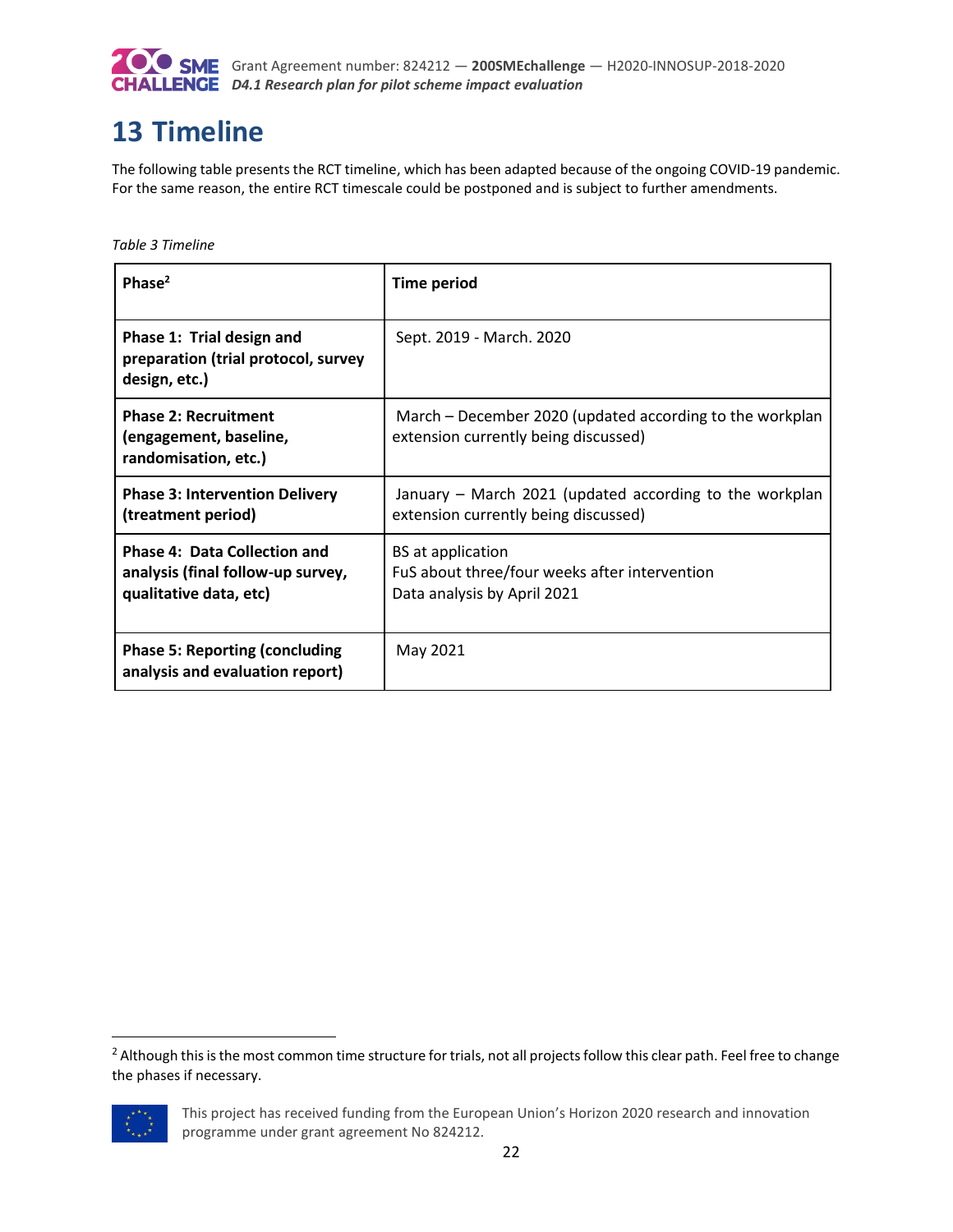

# <span id="page-22-0"></span>**Annex A "200SMEChallenge" Survey**

What follows is a draft of the survey questions that are going to be used in the Baseline (BS) or in the Follow-Up Survey (FUS).

# Brief introduction

Thank you for your interest in the UX Challenge. The UX Challenge is part of the "200SMEchallenge" project (www.200smechallenge.eu), an initiative funded by the European Union, aiming at accelerating the adoption of user-centered service and product design and design thinking in Small and Medium-sized Enterprises.

Filling in this short survey, together with the UX Challenge Application Form is a mandatory condition for applying to the UX Challenge.

This survey will take you approximately 15 minutes to fill and will cover aspects related with your company, your own professional background, and your knowledge of design-related methodologies.

If your application will be regarded as eligible for the project and the UX Challenge, please remember that you will be asked to fill in a second shorter survey that will be administered in November 2020. It is of outmost importance that all the selected companies fill in both surveys.

Your participation in this project will help us spreading the adoption of use-centered design and design thinking amongst European Small- and Medium-sized Enterprises. We sincerely thank you in advance for your help and commitment!

For any requests, please feel free to contact the national partner of the project at [ ].

## Section A1 (A): Background information about the company

#### Q1. Country where the company's operational headquarters are located

*Only one answer possible*

- 1. Denmark
- 2. Estonia
- 3. Finland
- 4. Germany
- 5. Italy
- 6. Lithuania
- 7. Spain

**[BS]**

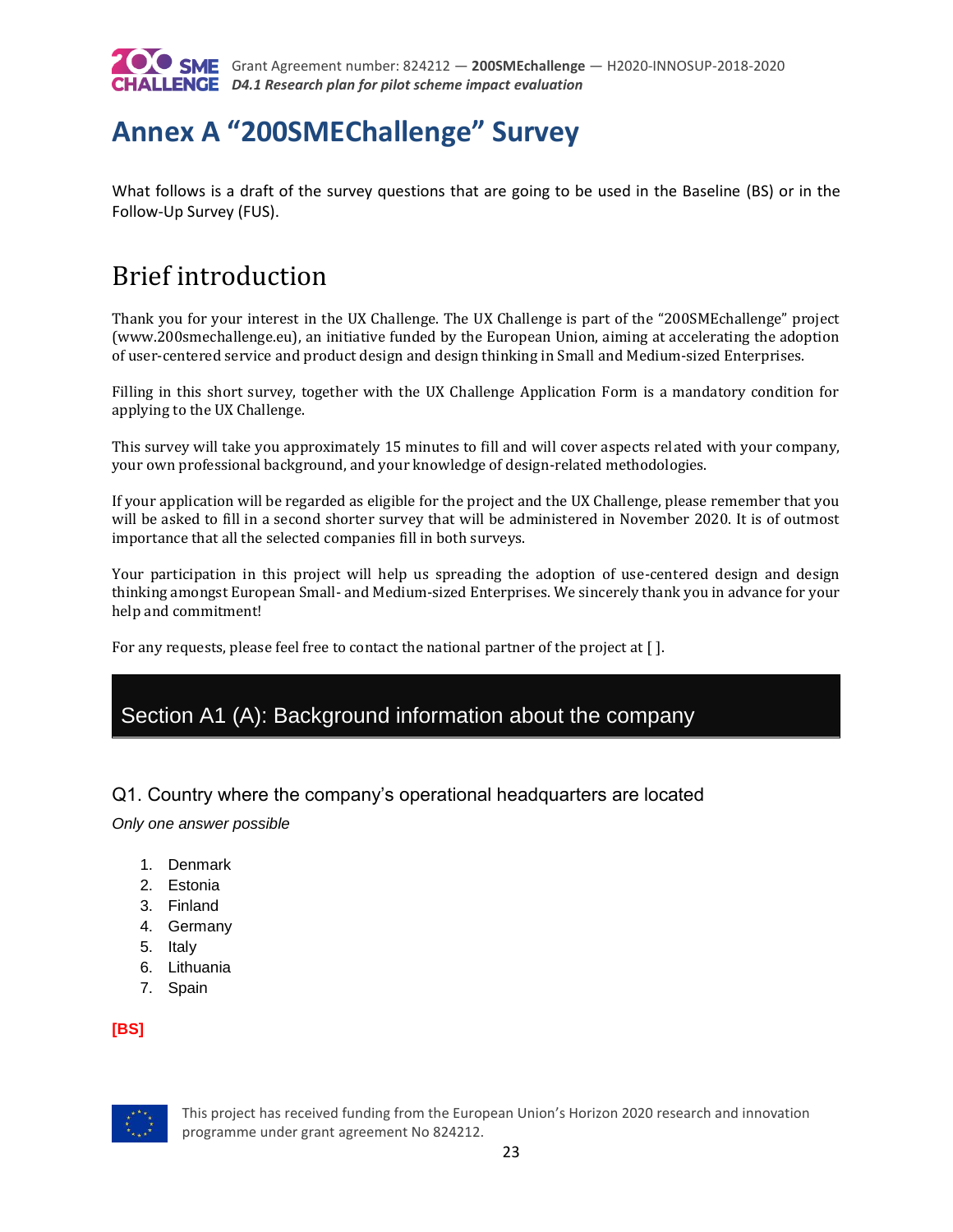

Q2. Company name [alphanumeric space for company name]

#### **[BS]**

Q3. Company VAT number

[alphanumeric space for VAT number]

### **[BS]**

### Q4. Which industry sector does your company mainly operate in?

*Only one answer possible, in case your company operates on more than one of the listed sectors, please select the most important one in terms of turnover.*

- 1. Agriculture, forestry and fishing
- 2. Mining and quarrying
- 3. Manufacturing
- 4. Electricity, gas, steam and air conditioning supply
- 5. Water supply; sewerage, waste management and remediation activities
- 6. Construction
- 7. Wholesale and retail trade; repair of motor vehicles and motorcycles
- 8. Transportation and storage
- 9. Accommodation and food service activities
- 10. Information and communication
- 11. Financial and insurance activities
- 12. Real estate activities
- 13. Professional, scientific and technical activities
- 14. Administrative and support service activities
- 15. Public administration and defence; compulsory social security
- 16. Education
- 17. Human health and social work activities
- 18. Arts, entertainment and recreation
- 19. Other service activities
- 20. Activities of households as employers; undifferentiated goods- and services-producing activities of households for own use
- 21. Activities of extraterritorial organisations and bodies

### **[BS]**

Q5. Did your company engage in the following innovation activities in 2019?

*One answer per item. Answer modalities: 1) Yes; 2) No; 3) I don't know*

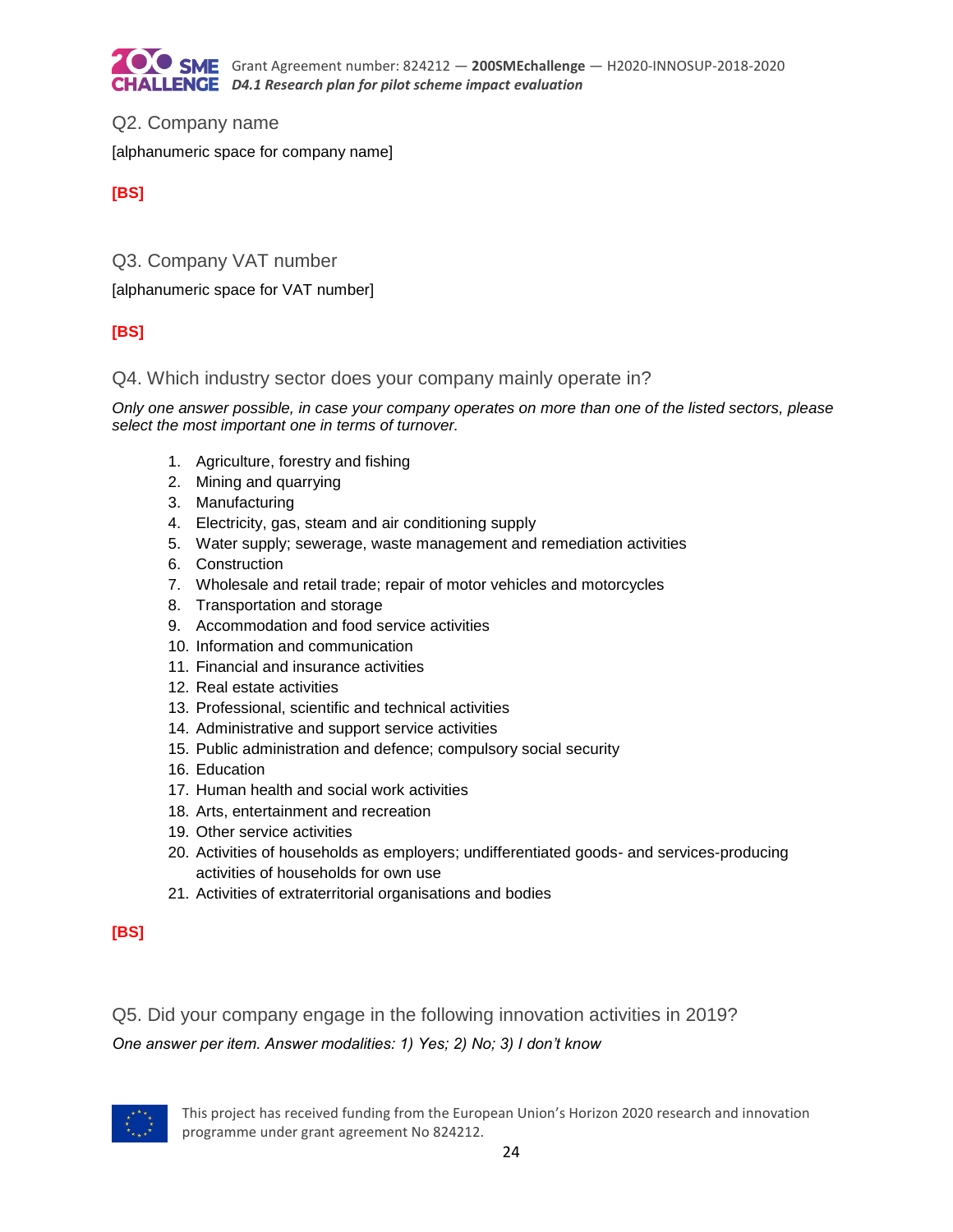

- 1. Intramural research and experimental development (R&D)
- 2. Acquisition of R&D services
- 3. Acquisition of machinery, equipment and software
- 4. Acquisition of external knowledge from other enterprises or organisations
- 5. Training to support innovation
- 6. Launching new products or services into the market
- 7. Activities to improve the design of goods or services

#### **[BS]**

Q6. Approximate number of employees and/or associates with a university degree in your company

 $\left[\begin{smallmatrix} - & \end{smallmatrix}\right]$  (number)

### **[BS]**

Q7. Does your company have active collaboration(s) with universities or research institutes?

*Only one answer possible*

1. Yes

- 2. No
- 3. *I don't know*

### **[BS]**

Q8. Please, indicate if there is at least one person in your company holding any the following roles:

*One answer per item. Answer modalities: 1) Yes; 2) No; 3) I do not know* 

- 1. UX (User Experience) Designer
- 2. Interaction Designer
- 3. Information Architect
- 4. UI (User Interface) Designer
- 5. Service Designer
- 6. Research and development Staff

#### **[BS]**

## Section B1 (B): Knowledge of user-centered design

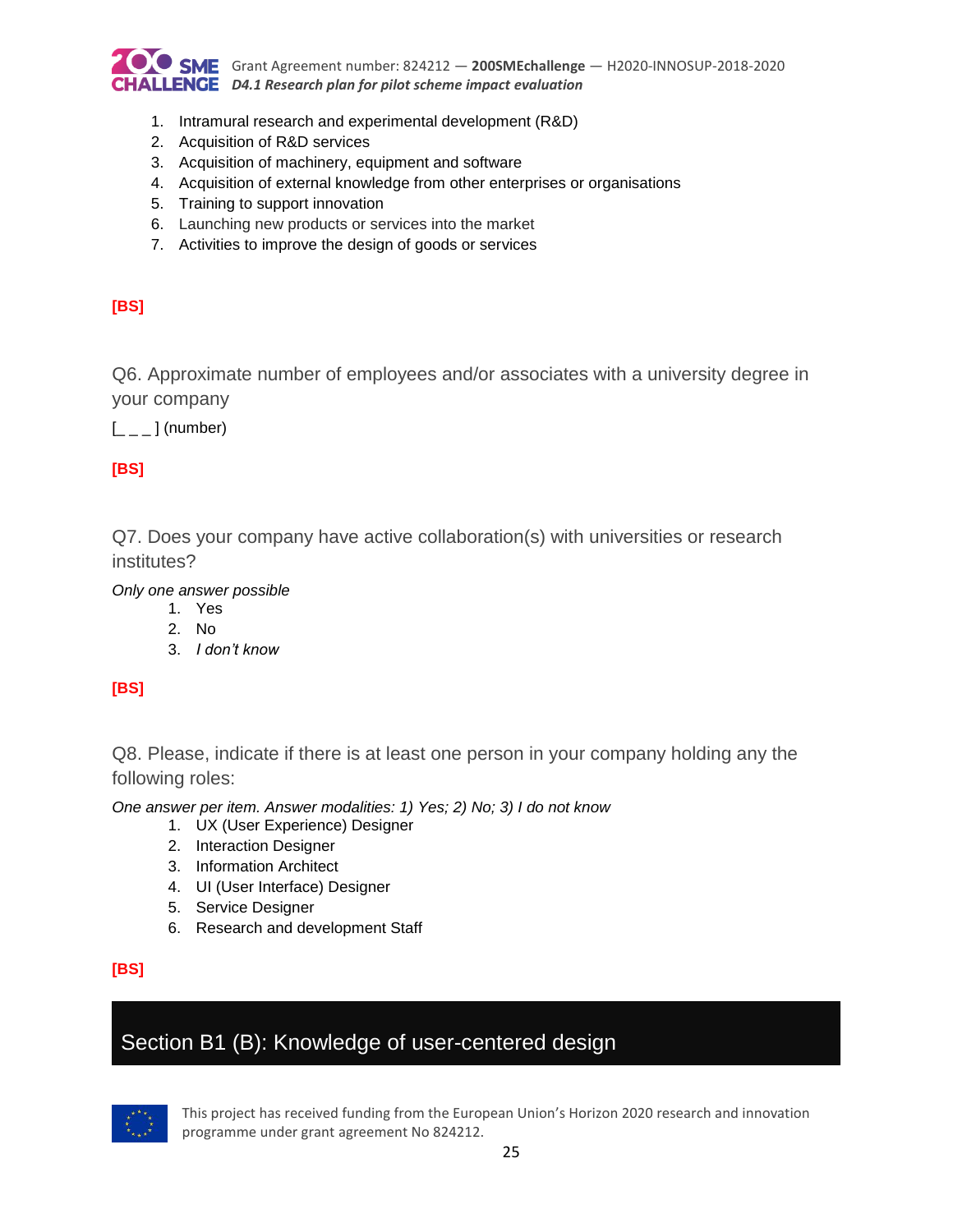

Q9. Please, express the extent to which you agree/disagree with the following statements

#### *6 point Likert scale*

- *1. Completely Disagree*
- *2. Mostly Disagree*
- *3. Slightly Disagree*
- *4. Slightly Agree*
- *5. Mostly Agree*
- *6. Completely Agree*
- 1. I know what "User Centered Design" is
- 2. I would feel confident to explain to my colleagues what "User Centered Design" is
- 3. I know what "Design Thinking" is
- 4. I would feel confident to explain to my colleagues what "Design Thinking" is in practice
- 5. I know what a "Design Sprint" is
- 6. I would feel confident to explain to my colleagues what a "Design Sprint" is in practice

#### **[BS + FUS]**

Q10. Please, express the extent to which you agree/disagree with the following statements

*6 point Likert scale*

- *1. Completely Disagree*
- *2. Mostly Disagree*
- *3. Slightly Disagree*
- *4. Slightly Agree*
- *5. Mostly Agree*
- *6. Completely Agree*
- 1. I am able to **define a design problem** in such a way that it is easily comprehensible by people outside our company (consultants, suppliers, partners)
- 2. I am able to effectively managing **creative ideation** processes
- 3. I am able to **take up decisions** on the best design solution to implement starting from a large variety of ideas
- 4. I am able to pursue **rapid and cheap prototyping** of a design solutions (e.g. wireframing, mockups, interactive prototypes) in order to test it with users
- 5. I am able to set up and **execute reliable user testing** (the right profile and number of users) to validate those ideas/solutions

#### **[BS + FUS]**

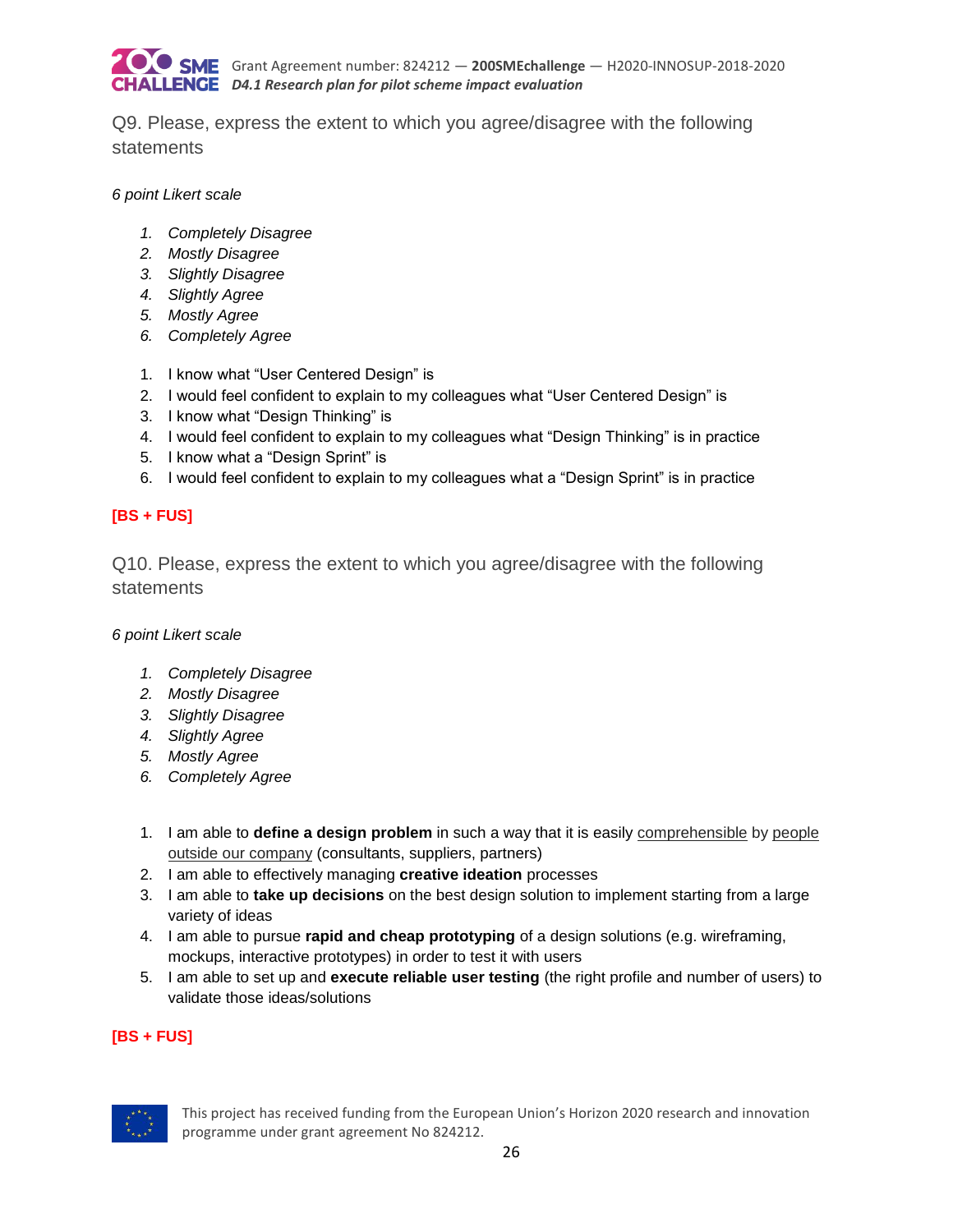

# Section B2: Knowledge of Design Sprint

*In this section, you'll find five questions that will allow to investigate how widespread the knowledge of Design Sprint is among companies. If you don't know something that's totally ok!*

#### QX. In the Design Sprint, how should the company frame the **design problem**?

*Please, select, among the three options for each of the following questions, the one you think is the most appropriate*. *Select "I wouldn't know" only if you really can't choose from the previous three.*

- a. The problem should be described after a sound and extensive **research** within the company and possibly with the support of external consultants
- b. Along with the problem, the company should envision the **ideal scenario** (final outcome) that it wants to achieve with a design solution (whatever it be)
- c. The problem should **not be defined** at the beginning in order to allow for more creativity and serendipity
- d. I wouldn't know

#### **[FUS]**

#### QX. How is the **ideation** phase done in Design Sprint?

*Please, select, among the three options for each of the following questions, the one you think is the most appropriate*. *Select "I wouldn't know" only if you really can't choose from the previous three.*

- a. Team members involved in the Sprint develop a few ideas (2-3) **individually**, and only after they show ideas to their team members, one by one, to allow for a more informed discussion
- b. Ideas must be developed in a group **brainstorming** setting, where everybody in the team is free to come up with as many rough ideas as possible, without elaborating too much on them
- c. The **product manager** alone is responsible for the ideation, after a specific indication from the CEO; only afterwards the product manager shares with the rest of the team the chosen idea in order to define the product specifications to be developed
- d. I wouldn't know

#### **[FUS]**

#### QX. How are **ideas of solutions** expressed and shared in the Design Sprint?

*Please, select, among the three options for each of the following questions, the one you think is the most appropriate*. *Select "I wouldn't know" only if you really can't choose from the previous three.*

- a. After a considerable research investment, ideas of solutions should be described in detail **by designers** and creative people in a single-page document, and they should be shared afterwards with the rest of the team
- b. Ideas of solutions must be carefully crafted by the **Art Director**; in general, only creative people should take part to the ideation process and should later present those ideas to the whole team.

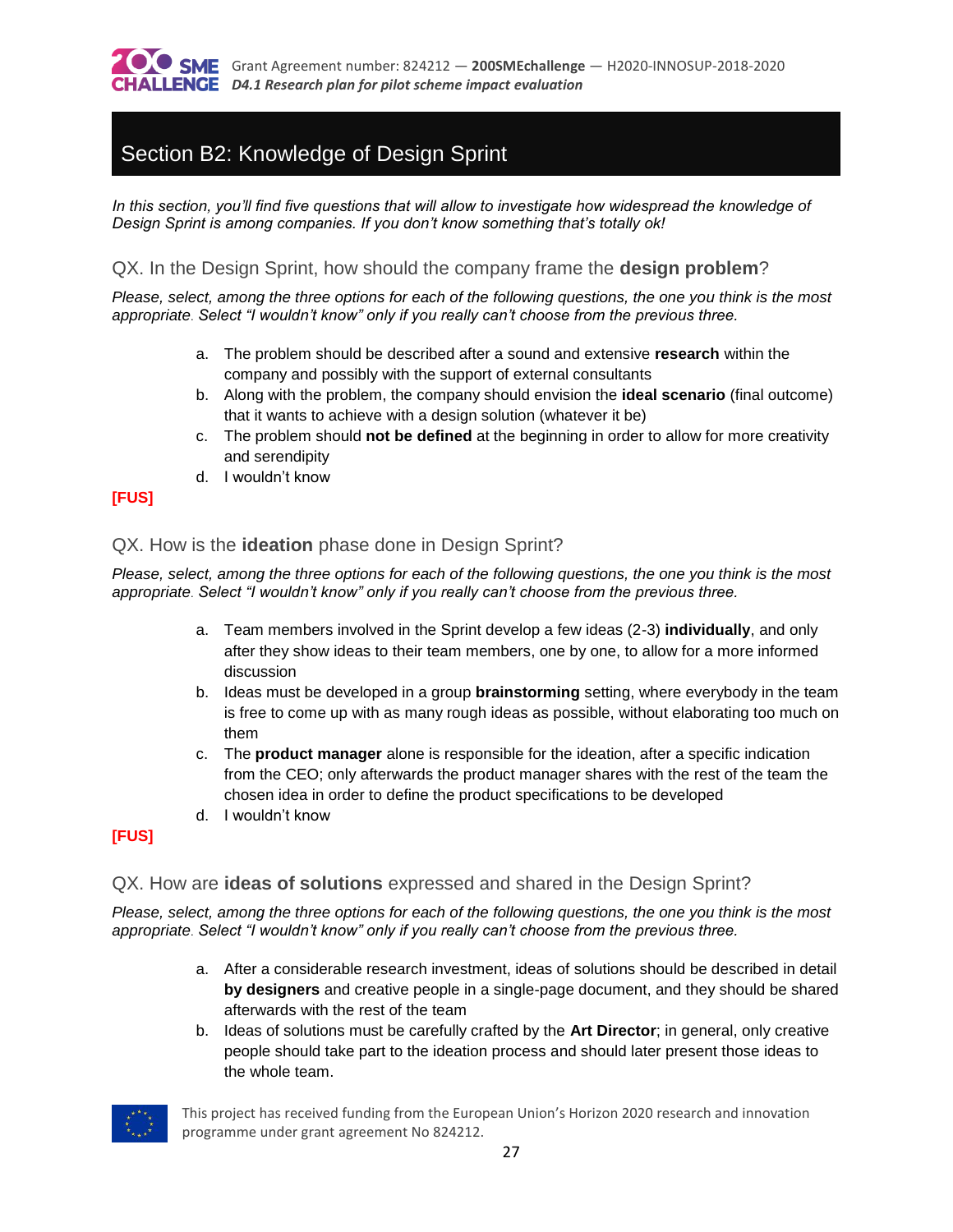

- c. Ideas of solutions are produced by **all team members** and come in a visual format (low fidelity sketches) to make for team members easier to grasp their meaning and understand all the many options on the table
- d. I wouldn't know

#### **[FUS]**

#### QX. What is a **prototype** in the Design Sprint?

*Please, select, among the three options for each of the following questions, the one you think is the most appropriate*. *Select "I wouldn't know" only if you really can't choose from the previous three.*

- a) A prototype is a highly **technological device** that technology companies develop if they want to test system problems and bugs with external consultants
- b) A prototype is a first, **unfinished version** of the product, still missing many functionalities and normally cheaper than the finished product but essential to allow the realization of the final product.
- c) A prototype is an object that allows the team to **simulate the adoption** of certain design solutions by users and/or customers, in order to quickly and cheaply generate a feedback needed to evaluate its viability
- d) I wouldn't know

#### **[FUS]**

### QX. What is the main purpose of **involving users and customers** in the Design Sprint?

*Please, select, among the three options for each of the following questions, the one you think is the most appropriate*. *Select "I wouldn't know" only if you really can't choose from the previous three.*

- a. Users and customers are involved in the testing phase of the Alfa or Beta versions of the product, so that the product's **bugs can be spotted** before the commercialization.
- b. Users and customers take an active part in the Sprint as they are asked to test and **provide feedback** on the developed prototype, in order for the team to evaluate whether it is the appropriate solution to the problem
- c. Users and customers are invited to take part to the **ideation session**, and possibly also to the prototyping phase according to a co-design approach, so that the needs and wishes of future users/customers are included.
- d. I wouldn't know

#### **[FUS]**

# Section B3 (C): General attitudes

Q11. How would you rank the importance of the following aspects when pursuing innovation of products or processes in your company?

#### *Answer modalities: From 1st (the most important) to 6th (the least important)*

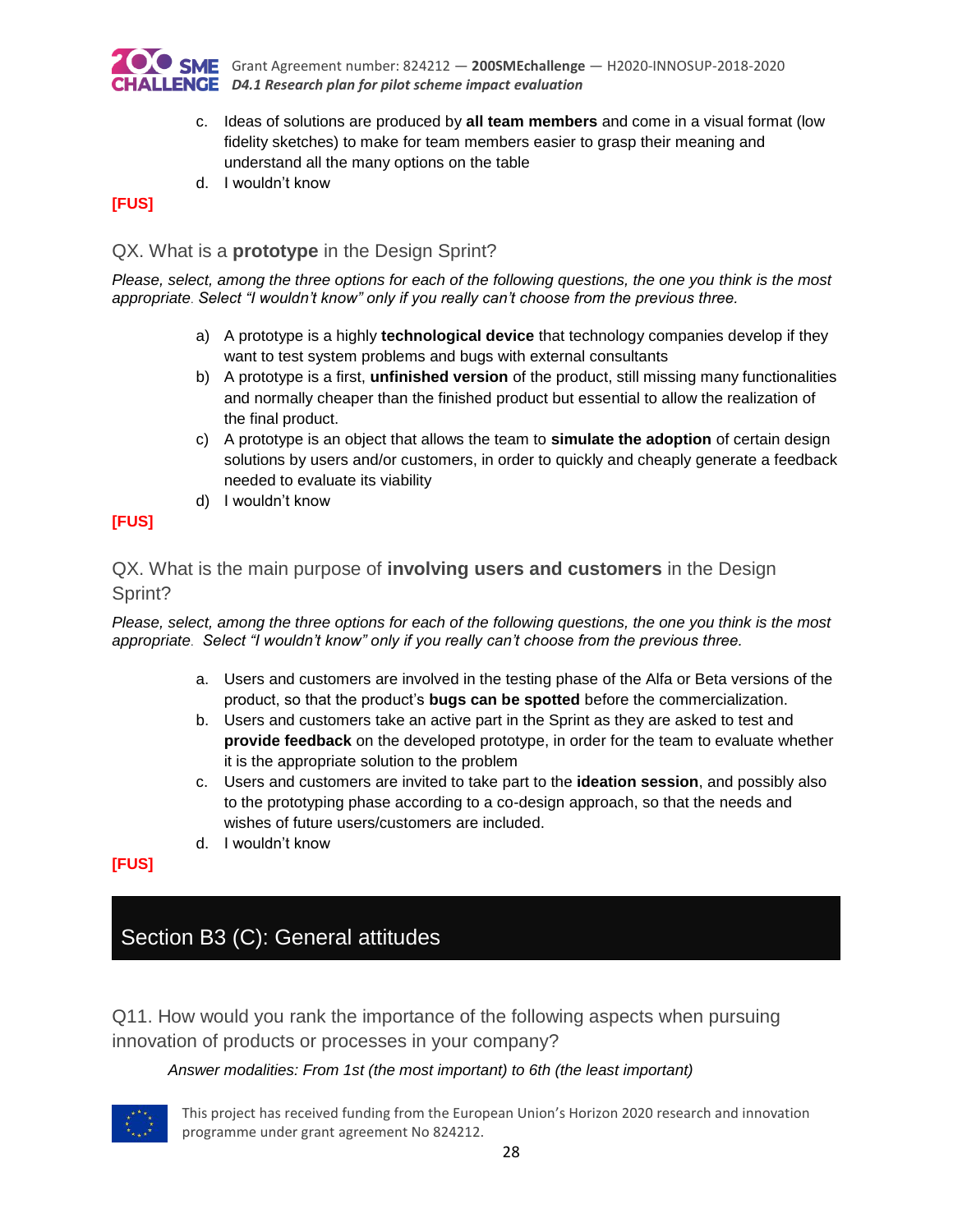

- 1. Having a **leadership** with a strong vision
- 2. Incorporating the state-of-the-art **technology**
- 3. Creating strategic **partnerships** with key players
- 4. Using design thinking and **user-centered design**
- 5. Optimizing processes, **organization** and operations
- 6. Focusing on **finance**

#### **[BS + FUS]**

Q12. How much do you think each of these aspects of design thinking could benefit your company?

*Please, assign a value from 0 (no benefits) to 5 (max benefits)* 

- 1. Defining a design **problem** in such a way that it is easily addressable by others (consultants, suppliers, partners, customers, users)
- 2. Effectively managing **creative processes** to ideate solutions to design problems
- 3. Taking up **decisions** on the most appropriate design solutions to implement, starting from a large variety of ideas
- 4. Pursuing rapid and cheap **prototyping** of a design solutions (wireframing, mockups, interactive interfaces) in order to test it as soon as possible with users
- 5. Setting up and execute reliable **user testing** (the right profile and number of users) to validate those design ideas/solutions

#### **[BS + FUS]**

# Section B4 (D): Planned actions

Q13. Thinking about the next 6 to 12 months, WOULD YOU LIKE that your company undertake any of the listed actions?

*Only one answer per item is possible: 6 point Likert scale*

- *1. Definitely no*
- *2. Mostly no*
- *3. Rather no than yes*
- *4. Rather yes than no*
- *5. Mostly yes*
- *6. Definitely yes*
- 1. Collect feedback from users or customers with regards of your **existing products** in order to improve their value
- 2. Involve users or customers to **test ideas and prototypes** of new products and services (or new functionalities of existing products)
- 3. **Hire new staff** trained/experienced in design (e.g., UX User Experience Designer; Interaction Designer; Information Architect; UI User Interface Designer; Service Designer)
- 4. Increase the **time** dedicated to the design phases of new projects
- 5. Increase the **budget** dedicated to design phases of new projects

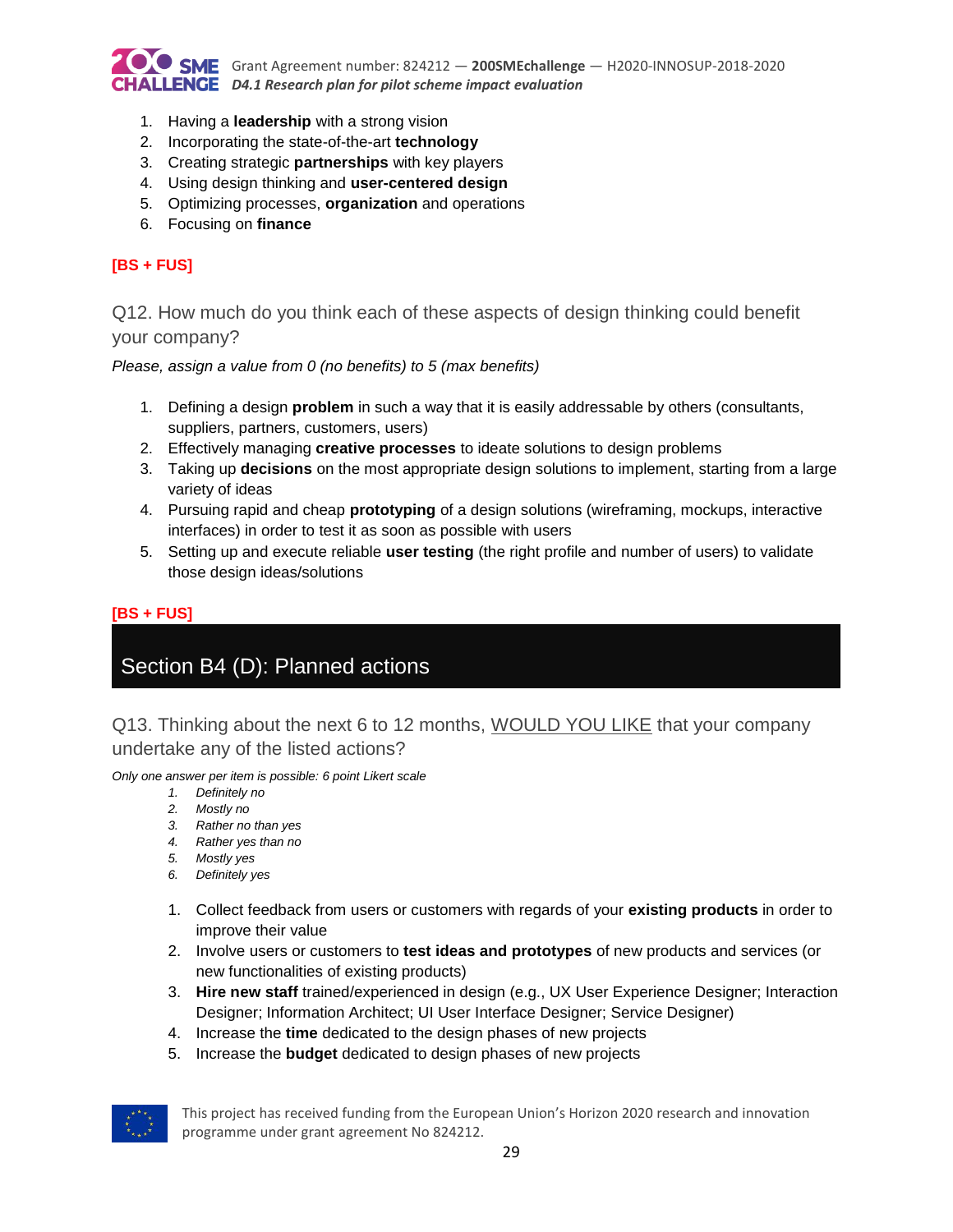

- 6. Hire an **external** User Experience design agency or freelancer to improve our capability of designing better digital products
- 7. Invest in user-centered design **training** for its employees

### **[BS + FUS]**

Q14. To what degree do you think that in the next 6 to 12 months your company WILL ACTUALLY undertake any of the actions listed below?

*Only one answer per item is possible: 6 point Likert scale*

- *1. Definitely Not*
- *2. Probably Not*
- *3. Possibly*
- *4. Probably*
- *5. Very Probably*
- *6. Definitely*
- 1. Collect feedback from users or customers with regards of your **existing products** in order to improve their value
- 2. Involve users or customers to **test ideas and prototypes** of new products and services (or new functionalities of existing products)
- 3. **Hire new staff** trained/experienced in design (e.g., UX User Experience Designer; Interaction Designer; Information Architect; UI User Interface Designer; Service Designer)
- 4. Increase the **time** dedicated to the design phases of new projects
- 5. Increase the **budget** dedicated to design phases of new projects
- 6. Hire an **external** User Experience design agency or freelancer to improve our capability of designing better digital products
- 7. Invest in user-centered design **training** for its employees

## Q15. What do you think are the obstacles that your company would face in undertaking any of the actions listed in the previous question?

*Only one answer per item is possible: 6 point Likert scale*

- *1. Definitely Not*
- *2. Probably Not*
- *3. Possibly*
- *4. Probably*
- *5. Very Probably*
- *6. Definitely*
- 1. Prior investments
- 2. Market conditions or excessive perceived economic risks
- 3. Organizational rigidities within the enterprise
- 4. Lack of qualified personnel capable to coordinate and drive such initiatives
- 5. Lack of information on how user-centered design methodologies work
- 6. Lack of information on market suppliers (do not know potential service providers)
- 7. Insufficient flexibility of regulations or standards

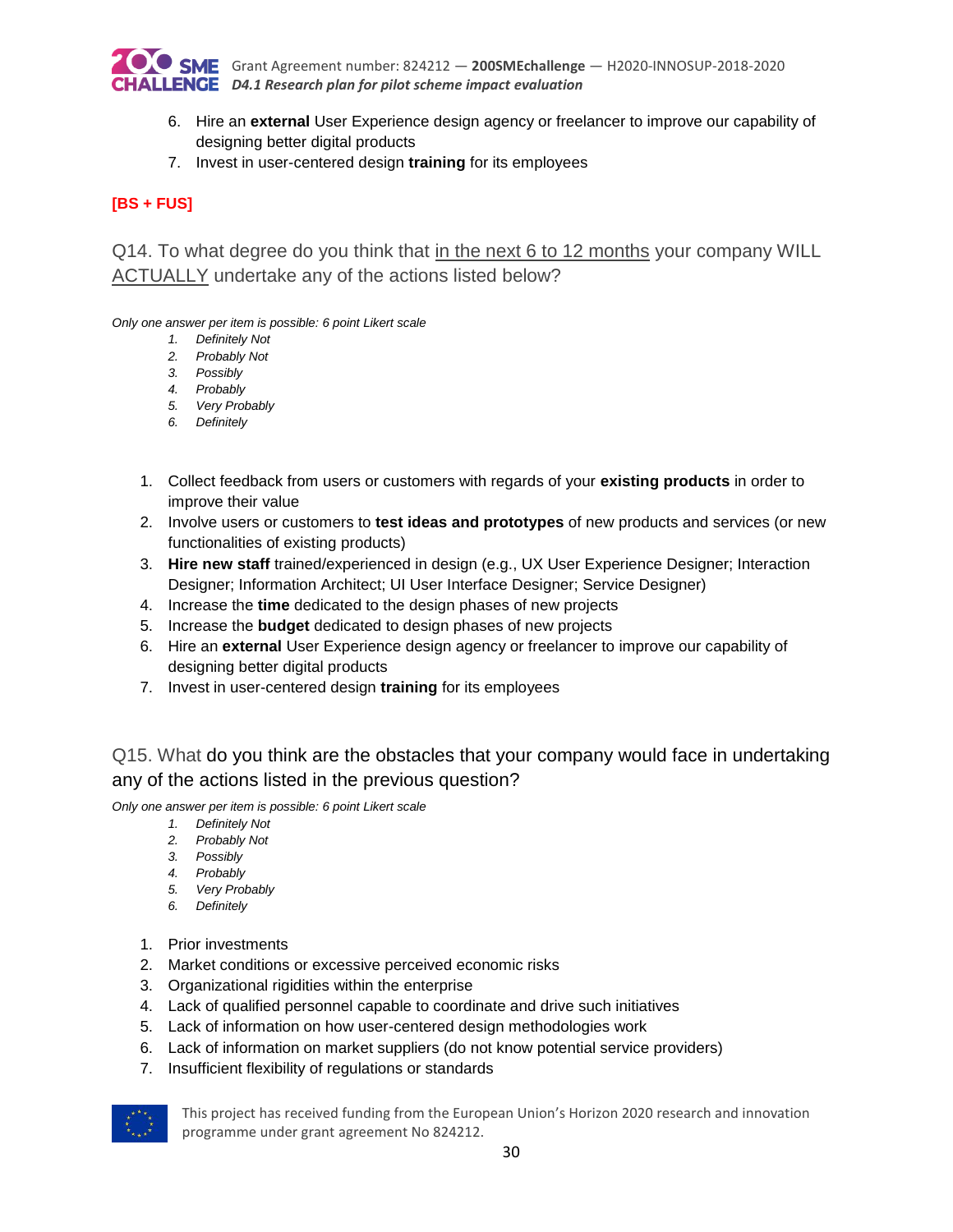

Grant Agreement number: 824212 — **200SMEchallenge** — H2020-INNOSUP-2018-2020 *D4.1 Research plan for pilot scheme impact evaluation*

- 8. Lack of customer responsiveness to new goods or services
- 9. Lack of trustworthy evidence about the benefits of these methodologies (e.g. ROI Return on Investment)
- 10. Lack of awareness of benefits of these methodologies
- 11. We fear that adopting these methodologies will disrupt our current product development practices
- 12. We do not cover the entire manufacturing process (the interaction design is done by our suppliers or clients)

#### **[BS + FUS]**

## Section A2 (E): Background information about the respondent

In this section, we kindly ask you to tell us something about yourself. These data will be treated in an anonymized and aggregate way, making it impossible to be traced back to you.

#### Q16. How old are you?

*Only one answer is possible*

- 1. Below 25 years old
- 2. 25-29 years old
- 3. 30-39 years old
- 4. 40-49 years old
- 5. 50-59 years old
- 6. Over 60
- 7. Prefer not to answer

## **[BS]**

#### Q17. What is the highest education level that you have completed?

#### *Only one answer is possible*

- 1. Did not complete Upper secondary education
- 2. Completed Upper secondary education
- 3. Completed Post-secondary non-tertiary education
- 4. Completed Short-cycle tertiary education
- 5. Completed Bachelor's or equivalent level
- 6. Completed Master's or equivalent level
- 7. Completed Doctoral or equivalent level
- 8. Prefer not to answer

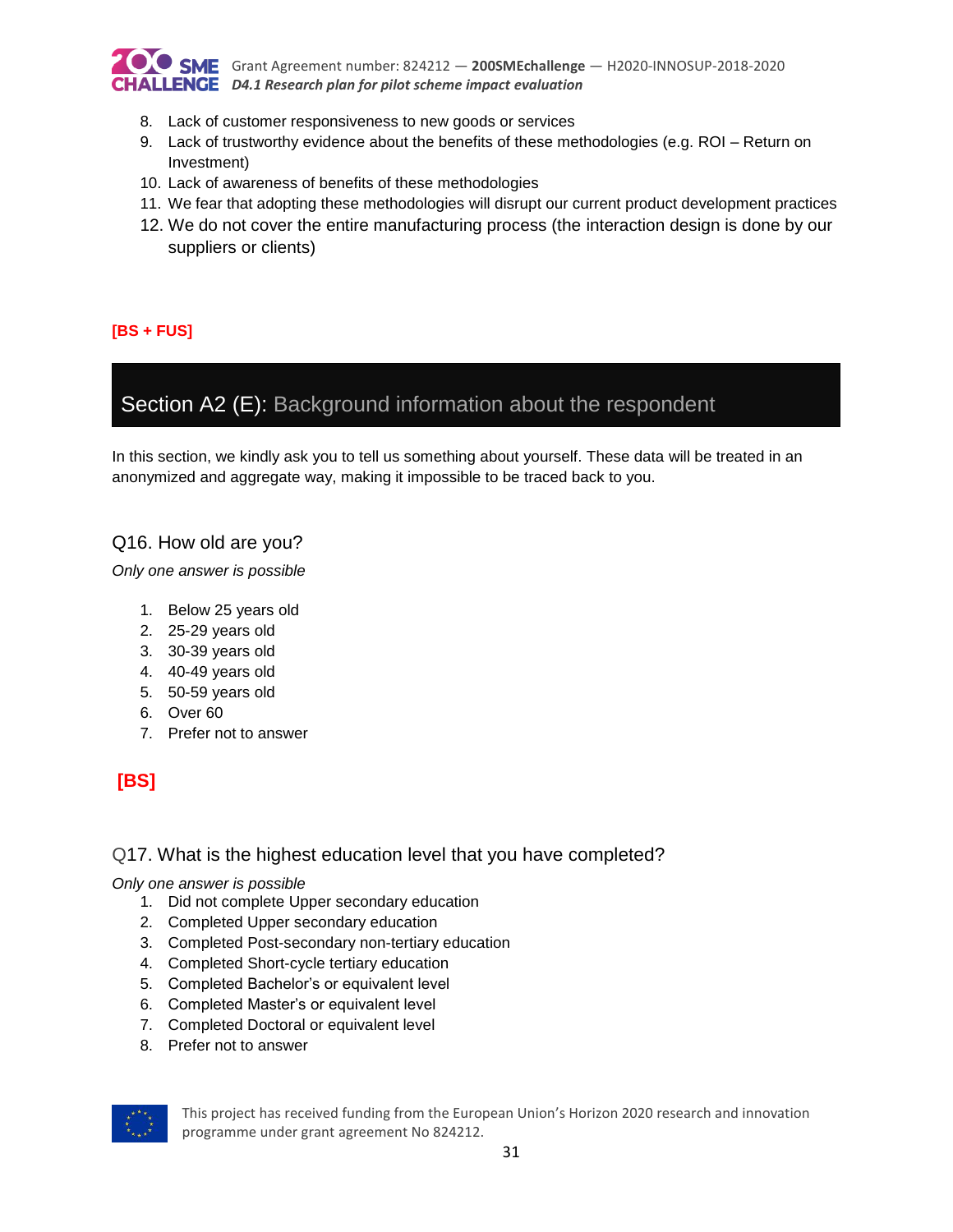

### **[BS]**

#### Q18. Education field

*Only one answer is possible (in case your study was across two or more different fields, please select the most relevant or recent one)*

- 1. Computer sciences;
- 2. Business / economics
- 3. Engineering;
- 4. Architecture and design
- 5. Social sciences (e.g., psychology, sociology, anthropology, political science, etc.);
- 6. Humanities and arts (e.g. history, linguistics, religion, arts, philosophy, etc.)
- 7. Other sciences (e.g., natural sciences, mathematics, physics).
- 8. Other field of study
- 9. Prefer not to answer

### **[BS]**

#### Q19. Gender

*Only one answer is possible*

- 1. Man
- 2. Woman
- 3. Other
- 4. Prefer not to answer

#### **[BS]**

#### Q20. Work experience in years

*Please consider your entire professional career, not only your work experience in the actual company.*  Skip or write "9999" if you prefer not to answer

 $|$ 

### **[BS]**

#### Q21. What is your main role in the company?

*Tick the answer that better describes your role in the company. Only one answer possible*

- 1. CEO / founder / President
- 2. Manager / Department director (Chief Technical Officer CTO, Chief Marketing Officer CMO, CFO, CSO, CIO)

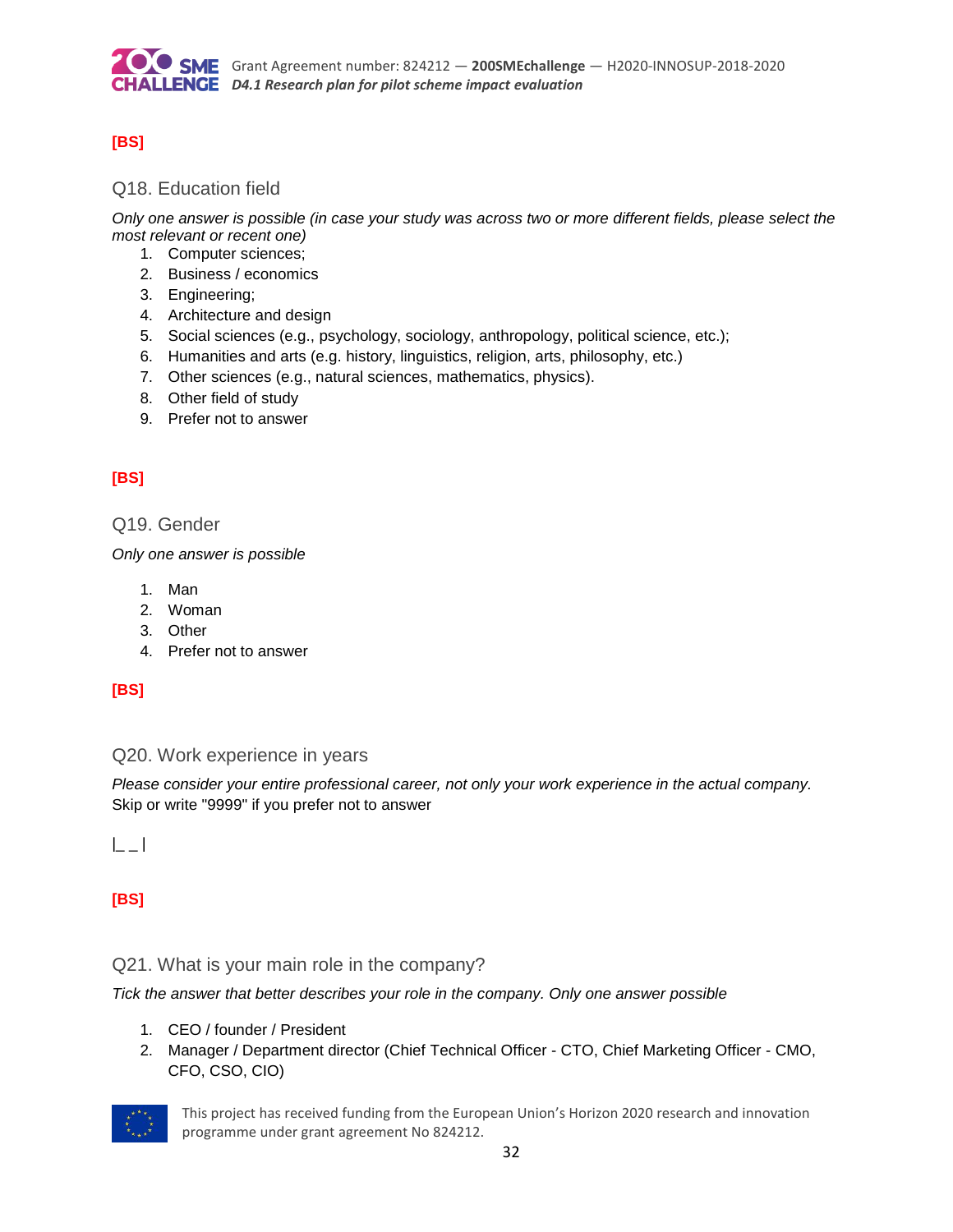

- 3. Head of unit / first line manager
- 4. Project manager / team manager
- 5. Employee
- 6. Other

### **[BS]**

#### Q22. What is your job most related to?

*Tick the answer that better describes your role in the company. Only one answer possible*

- 1. Production
- 2. Research and development
- 3. Marketing / Sales
- 4. Logistics / Operations
- 5. Accounting / Finance
- 6. Strategy
- 7. Other

#### **[BS]**

#### Q23. Have you ever engaged in any of the following activities?

*Think about your entire professional career. One answer per item possible. One answer per item. Answer modalities: 1) Yes; 2) No*

- 1. Involved users or customers to **test ideas or prototypes** of new products and services, or their functionalities
- 2. Collected direct **feedback** (e.g. via interview) from your users or customers about your existing products in order to improve their functionalities
- 3. Utilized **methods** such as "idea sketching", "scenarios", "storyboarding") to support the ideation and early design of new products or functionalities
- 4. Taken part to a "**Design Sprint**" (a 5-phase process developed by Google Ventures used to develop user-validated solutions to design problems)
- 5. Taken part to an **innovation contest** / innovation challenge (including hackathons)
- 6. Innovated existing products or ideated / designed new ones in **collaboration with customers**
- 7. Innovated existing products or ideated / designed new ones in **collaboration with suppliers**

#### **[BS]**

# Section C: Satisfaction with the UX Challenge

This section is dedicated to collecting your opinion about the UX Challenge. Alongside the other data, your feedback is very important to us.

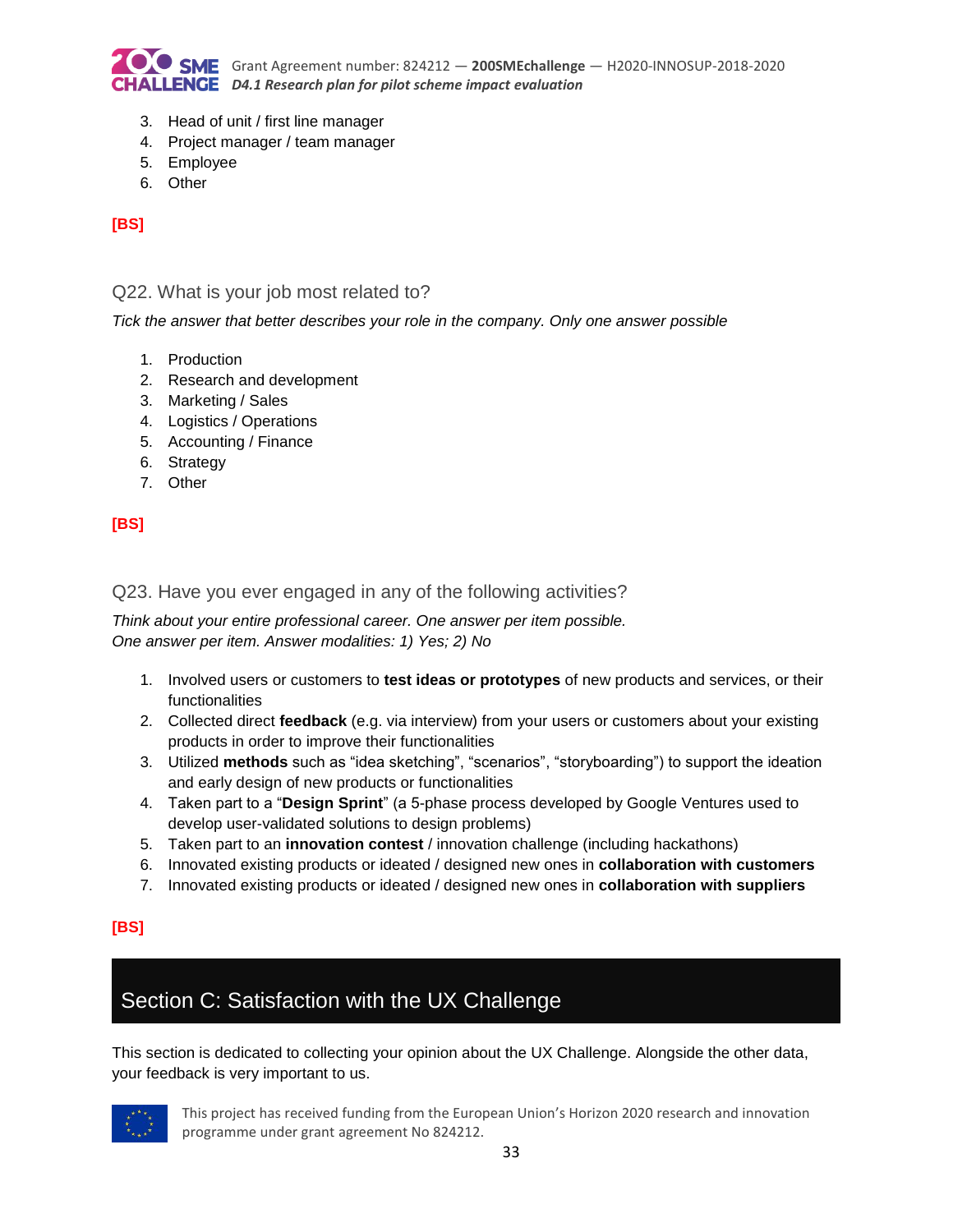

QCX. Overall, what is your opinion about the solutions developed by the teams from the UX Challenge (mockups, wireframes, prototypes, ideas, and feedback from users)?

*Please, express the extent to which you agree/disagree with the following statements*

6 point Likert scale

- 1. Completely Disagree
- 2. Mostly Disagree
- 3. Slightly Disagree
- 4. Slightly Agree
- 5. Mostly Agree
- 6. Completely Agree
- 1. The solutions regarded optimization of the existing product
- 2. The solutions regarded incremental product innovation (e.g. new functionalities)
- 3. The solutions featured radical product innovation (novel added value or new meanings)
- 4. The solutions were in line with the initial problem statement
- 5. The solutions were enough mature / completed to be exploitable by our company
- 6. The solutions increase the user experience of our product
- 7. The solutions will be used by our company to develop an improved version of the product

#### **[FUS]**

QCX. Please, express the extent to which you agree/disagree with the following statements

#### *6 point Likert scale*

- *1. Completely Disagree*
- *2. Mostly Disagree*
- *3. Slightly Disagree*
- *4. Slightly Agree*
- *5. Mostly Agree*
- *6. Completely Agree*
- 1. We will utilize the "Design Sprint" in future projects, probably without the help of external facilitators
- 2. We will utilize the "Design Sprint" in future projects, with the support of an external agency
- 3. We will stay in touch with the solvers of the UX Challenge to further develop the outputs of the Challenge
- 4. We will stay in touch with the mentors of the UX Challenge to further develop the outputs of the **Challenge**
- 5. We would apply to the next edition of the UX Challenge, in case there was one

**[FUS]**